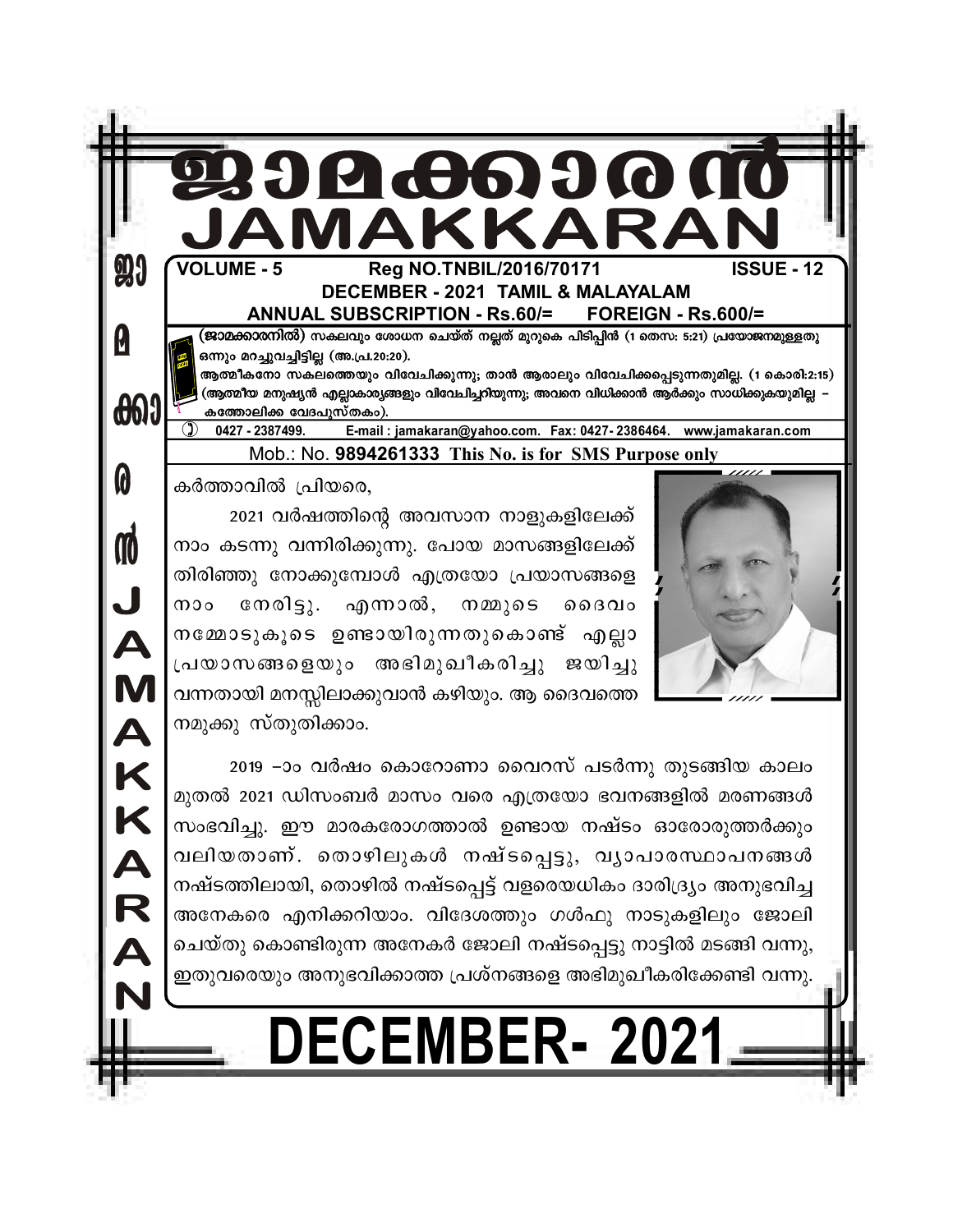www.jamakaran.com December 2021 ജാമക്കാരൻ എന്റെ ദൈവവേലയിൽ 46 വർഷങ്ങളിൽ എനിക്കു വന്ന പ്രാർത്ഥനാ അപേക്ഷകൾ, ഈ 2019 - 2021 വർഷങ്ങളിൽ വന്ന പ്രാർത്ഥനാ കുറിപ്പുകൾ എണ്ണിയാലൊടുങ്ങാത്ത വിധം വർദ്ധിക്കുകയുണ്ടായി. ഈ പ്രാർത്ഥനാകുറിപ്പുകൾക്ക് ആർക്കാണ് മറുപടി കൊടുക്കുവാൻ സാധിക്കുന്നത്. സകല ഹൃദയത്തേയും ചിന്തകളേയും അറിയുന്ന യേശുക്രിസ്തുവിനല്ലാതെ വേറെ ആർക്കാണ് മറുപടി കൊടുക്കുവാൻ കഴിയുന്നത്. ഞാനും എന്റെ ഭാര്യയും പതിവായി പ്രാർത്ഥിക്കുന്ന സമയക്രമത്തെ ദീർഘിപ്പിച്ചു.

പ്രാർത്ഥനാ വിഷയങ്ങളെ കേൾക്കുന്ന ഞങ്ങൾക്കു തന്നെ സഹിക്കുവാൻ കഴിയാത്ത സങ്കടവും മനോഭാരവും ഉണ്ടായി. പ്രശ്നങ്ങളെ അഭിമുഖീകരിച്ച കുടുംബങ്ങൾക്ക് എത്രയോ അധികം ഭാരം ഉണ്ടായിരുന്നിരിക്കും. നമ്മുടെ നമെെ ആശ്വസിപ്പിക്കുന്ന കർത്താവ് വിഷമങ്ങളിൽ നമ്മോടുകൂടെ ഇരുന്നതുകൊണ്ട് പലരുടേയും പ്രശ്നങ്ങൾക്ക് പരിഹാരം നൽകി. അവരെ സൗഖ്യമാക്കി. അവരുടെ പ്രാർത്ഥനക്ക് ഉത്തരവും നൽകി.

ഈ വിവരങ്ങൾ ഞങ്ങൾക്ക് ലഭിച്ചപ്പോൾ അവരോടൊപ്പം ചേർന്ന് ഞങ്ങളും ദൈവത്തെ സ്തുതിച്ചു. വിശ്വാസികൾ സാവധാനം സാധാരണ ജീവിതത്തിലേക്ക് കടന്നു വന്നു. കർത്താവിന് സകലവിധ മഹത്വവും ഉണ്ടാകട്ടെ. പ്രാർത്ഥനക്കു ഉത്തരം ലഭിച്ചു, രോഗസൗഖ്യം ലഭിച്ചു, സാമ്പത്തിക ഞെരുക്കങ്ങളിൽ നിന്നും വിടുവിച്ചു എന്നൊക്കെ അറിഞ്ഞപ്പോൾ ഞങ്ങളുടെ മനസ്സിലും വളരെയധികം സന്തോഷം ഉണ്ടായി. അത്ഭുതങ്ങൾ സംഭവിച്ച കാര്യങ്ങൾ പലരും എന്നെ അറിയിച്ചു. ഞാൻ അതൊന്നും മാസികയിൽ പ്രസിദ്ധപ്പെടുത്താറില്ല. അത് എന്നെ ഉയർത്തും എന്ന ഭയം എനിക്കുണ്ട്. അതുകൊണ്ട് സാക്ഷൃകത്തുകൾ സ്തുതിച്ചു മഹത്വപ്പെടുത്തുന്നു. പ്രസിദ്ധീകരിക്കാതെ ൈദവത്തെ ദൈവവേലക്കാർ വെറും ഉപകരണങ്ങൾ മാത്രമാണ്. സൗഖ്യപ്പെടുത്തിയതും അത്ഭുതങ്ങൾ പ്രവർത്തിച്ചതും യേശുക്രിസ്തു മാത്രമാണ്. ഞങ്ങൾ തുടർന്നും ഞങ്ങളോടു ബന്ധപ്പെട്ടവർക്കും അവരുടെ കുടുംബങ്ങൾക്കും വേണ്ടി പ്രാർത്ഥിക്കുന്നു. തുടർന്നും പ്രാർത്ഥനയിൽ തുടരുമെന്ന് ഉറപ്പു തരുന്നു. കഴിഞ്ഞ വർഷങ്ങളിൽ എന്റെ ജീവിതത്തിൽ ഇതുവരെ അനുഭവിക്കാത്ത സ്ഥിതിയിൽ പല ദൈവവേലക്കാരും വിശാസികളും എന്നോട് സാമ്പത്തികസഹായം ചോദിച്ചു. അത് ഞങ്ങളെ വളരെയധികം ഞെട്ടിപ്പിച്ചു. 1976 മുതൽ പൂർണ്ണമായും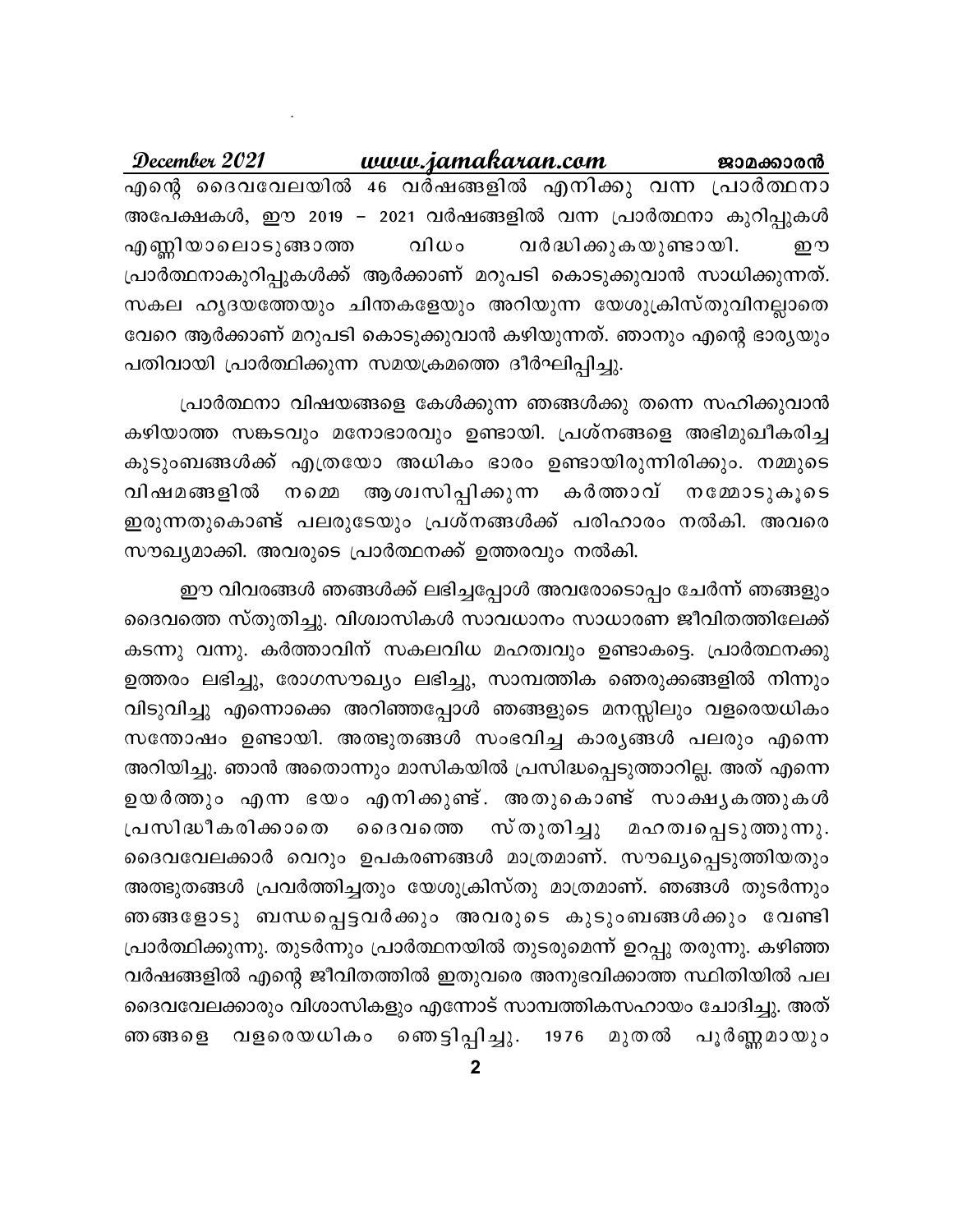www.jamakaran.com December 2021 ജാമക്കാരൻ സുവിശേഷവേലയിൽ ഇറങ്ങി, ഡോക്ടർ ജോലിയിൽ നിന്നും മാറി, ഭാര്യയുടെ സർക്കാർ പെൻഷൻ മാത്രം ഉപയോഗിച്ചാണ് ഞങ്ങൾ ജീവിക്കുന്നത്. മിഷൻ ആശുപത്രിയിൽ ഡോക്ടറായ എന്റെ മരുമകൾക്കും ശമ്പളമില്ലാതെ മൂന്നുമാസത്തോളം ജോലി ചെയ്യേണ്ടി വന്നു. അതിനുശേഷം നാലിലൊന്നു ശമ്പളം മാത്രം കിട്ടി. ഡോക്ടറായ മകന്റെ വരുമാനവും നിലച്ചു. Dentist / ENT ഡോക്ടർമാർ ആശുപത്രി നടത്തുവാൻ പാടില്ലായെന്ന് സർക്കാർ ഉത്തരവ് ഉണ്ടായി. ഈ വിഭാഗത്തിൽ കൊറോണ വൈറസിന്റെ വ്യാപനം വേഗത്തിലാകും എന്നായിരുന്നു സർക്കാരിന്റെ നിഗമനം. കുഞ്ഞുങ്ങളുടെ സ്കൂളുകൾ എല്ലാം അടച്ചു. ഇങ്ങനെയുള്ള പ്രതികൂലങ്ങളെ ഞങ്ങളും അഭിമുഖീകരിച്ചു. എന്നാൽ, ഞങ്ങൾക്ക് ആഹാരത്തിനു ഒരു ബുദ്ധിമുട്ടും സംഭവിച്ചില്ല. മറ്റ് ആവശ്യങ്ങളും ബുദ്ധിമുട്ടില്ലാതെ നിറവേറ്റപ്പെട്ടു. ബാംഗ്ലൂരിലുള്ള മകൾക്കും, മരുമകനും, കൊച്ചുമോൾക്കും, കോളേജുകളെല്ലാം അടച്ചിരുന്നിട്ടും ഒരു കുറവും വരുത്താതെ ദൈവം അവരുടെ കുടുംബത്തേയും നടത്തി. ഈ പ്രശ്നങ്ങളുടെ മദ്ധ്യത്തിലും എന്റെ ദൈവവേലയും മരുമകന്റെ ദൈവവേലയും മുടങ്ങിയിട്ടില്ല. മരുമകൻ Zoom വഴിയായി ലോകം മുഴുവനും തന്റെ ദൈവവേലയെ ചെയ്തുകൊണ്ടിരുന്നു. Zoom വഴി ദൈവവേല എനിക്ക് പരിചയമില്ലാതിരുന്നതുകൊണ്ട് ഫോൺ മുഖേന കഴിഞ്ഞ രണ്ടു വർഷവും ദൈവവചനം ഉപദേശിച്ച് ദൈവവേലയെ തുടർന്നു കൊണ്ടിരുന്നു. ദൈവം കൃപയായി തന്ന ജാമക്കാരൻ മാസിക വഴിയായി എന്റെ ദൈവവേലയെ ഒരു മുടക്കവും വരുത്താതെ തമിഴിലും മലയാളത്തിലും തുടർന്നുകൊണ്ടേയിരിക്കുന്നു.

വലിയ വലിയ സ്റ്റാർ ദൈവവേലക്കാരുടെ മാസികാ പ്രവർത്തനങ്ങൾ നിലച്ചുപോയി. പക്ഷേ എന്റെ ജാമക്കാരൻ മാസിക മുടങ്ങാതെ തുടർന്നു പ്രസിദ്ധീകരിക്കുവാൻ ദൈവം സഹായിച്ചു കൊണ്ടിരിക്കുന്നു. പതിവായി മാസികയുടെ പ്രസിദ്ധീകരണത്തി നാവശ്യമായ സാമ്പത്തിക സഹായങ്ങൾ നൽകുന്നവരുടെ എണ്ണവും വർദ്ധിച്ചു കൊണ്ടേയിരിക്കുന്നു. ദൈവത്തിന് സ്തോത്രം. ഞാനും കൊറോണ ബാധിക്കപ്പെട്ട് സൗഖ്യം പ്രാപിച്ചവനാണ്. ഇങ്ങനെയുള്ള സ്ഥിതിയിൽ ഞങ്ങളോടു സാമ്പത്തിക സഹായം ചോദിച്ച കുടുംബങ്ങൾക്കും ദൈവവേലക്കാർക്കും ഞങ്ങളാൽ ആകുന്ന ചെറിയ ചെറിയ സഹായങ്ങൾ ചെയ്യുവാൻ ദൈവം സഹായിച്ചു. ഞങ്ങളുടെ അവസ്ഥയേയും അവരെ എഴുതി അറിയിച്ചു. ദേശത്തിന്മേലുള്ള ദൈവ കോപം ഈ പുതിയ

3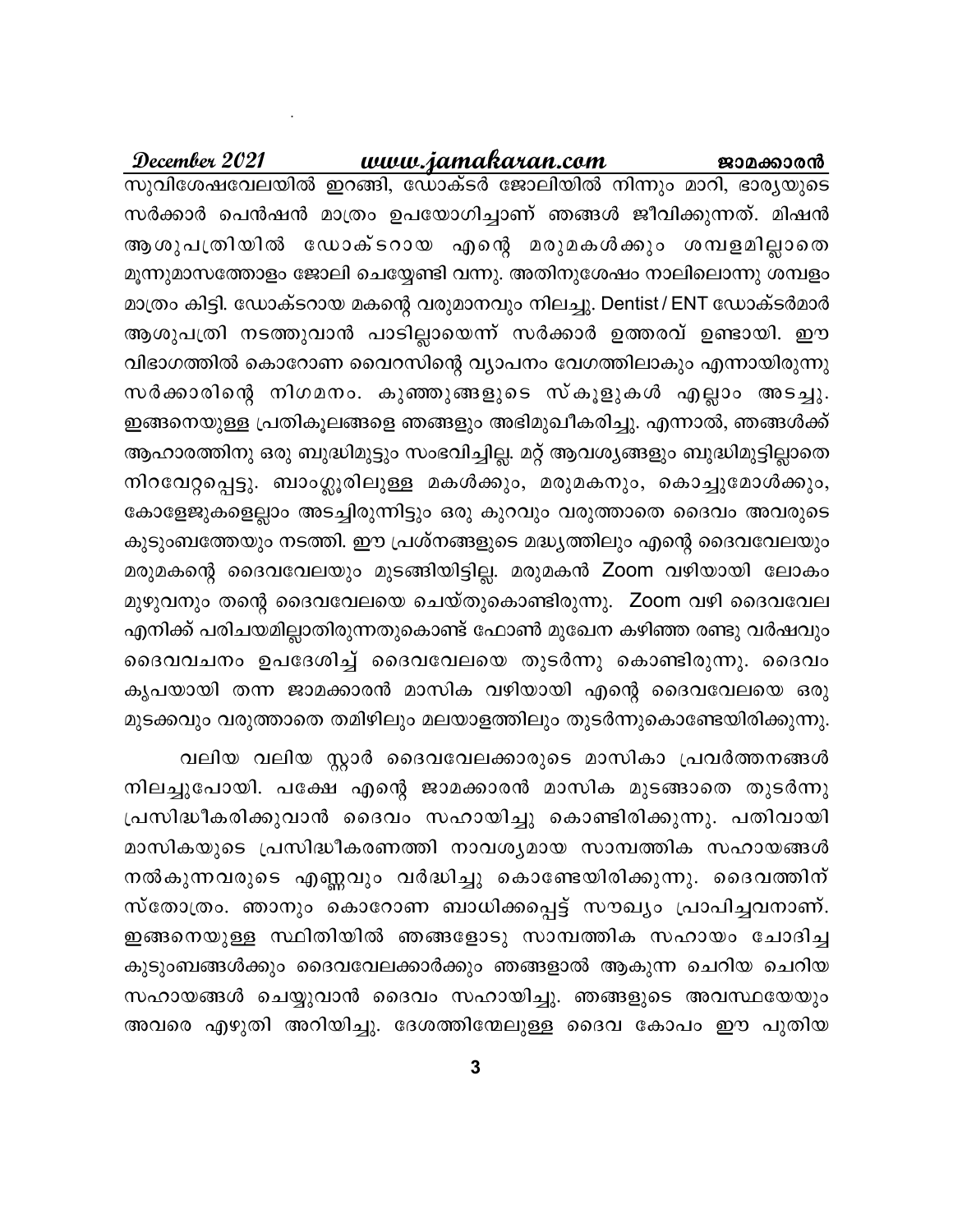## December 2021 <u>www.jamakaran.com</u> ജാമ<u>ക്കാരൻ</u> വർഷത്തിലെങ്കിലും മാറി, നമ്മുടെ ദൈവത്തിന് ജനങ്ങളോടു മനസ്സലിവു ഉണ്ടാകുമെങ്കിൽ എല്ലാവരുടെ വിഷമങ്ങളും മാറും. ദുഃഖങ്ങളെ സന്തോഷമാക്കി മാറ്റും. ദാവീദിനു നഷ്ടപ്പെട്ടതെല്ലാം ദൈവം അവന് തിരികെ നൽകി, അവനെ സന്തോഷപ്പെടുത്തി. ഇയ്യോബിന്റെ കുടുബത്തോടും ദൈവം അതു തന്നെ ചെയ്തു. ഇതു വായിക്കുന്ന വായനക്കാരിൽ വിഷമം അനുഭവിക്കുന്നവരും പ്രയാസം അനുഭവിക്കുന്നവരും ആരെങ്കിലും ഉണ്ടെങ്കിൽ, നിങ്ങൾ മാനസാന്തരപ്പെട്ട് ദൈവമക്കളായി ദൈവഇഷ്ടം നിറവേറ്റുന്നവരായി മാറുമെങ്കിൽ, ദാവീദിനെയും ഇയ്യോബിനെയും പോലെ നിങ്ങളുടെ എല്ലാ കഷ്ടതകളിൽ നിന്നും ദൈവം നിങ്ങളെ വിടുവിക്കും.

2022 വർഷത്തിൽ ചില പുതിയ പ്രശ്നങ്ങളോടെ പിശാച് നിങ്ങളെ ഉപദ്രവിക്കുവാൻ കാത്തു കൊണ്ടിരിക്കുന്നു. എന്നാൽ, അതോർത്ത് നിങ്ങൾ ആരും വിഷമിക്കരുത്. നമ്മുടെ ദൈവം മരണമില്ലാത്തവനാണ്. യുദ്ധത്തിൽ അവൻ വലിയവനാണ്. നിങ്ങൾ ദൈവത്തിന്റെ പൈതലായിരുന്നാൽ വരുന്ന പുതിയ വർഷത്തിലും തുടർന്നുള്ള വർഷങ്ങളിലും നിങ്ങൾക്കുപകരം അവൻ യുദ്ധം ചെയ്യും. നിങ്ങൾ മിണ്ടാതെയിരുന്നാൽ മതി. നിങ്ങൾ യുദ്ധം ചെയ്യുവാൻ ശ്രമിക്കുമ്പോൾ ദൈവം മിണ്ടാതിരിക്കും. അതുകൊണ്ട്, ദൈവം നിങ്ങൾക്കുവേണ്ടി യുദ്ധം ചെയ്യുവാൻ നിങ്ങൾ അനുവദിക്കുക. കർത്താവ് നിങ്ങളെ സംരക്ഷിക്കും.

നമ്മുടെ ജീവിതത്തിൽ എപ്പോഴും പോരാട്ടവും ജയവും മാറി മാറി വരും. പ്രശ്നങ്ങൾ നമ്മെ വിട്ടുമാറുകയില്ല. അതുകൊണ്ട് എപ്പോഴും നമ്മുടെ കർത്താവായ യേശുക്രിസ്തു നിങ്ങളോടു കൂടെയും നിങ്ങളുടെ ഉള്ളിലും ഉണ്ടോയെന്ന് സ്വയം പരിശോധന ചെയ്ത് ജാഗ്രതയോടെ ആയിരിക്കുക. വചനം വായിച്ച് പ്രാർത്ഥിച്ച് ദൈവപൈതലായി ജീവിക്കാൻ നിങ്ങൾക്കുവേണ്ടി തുടർന്നും ഞാൻ പ്രാർത്ഥിക്കും. ദൈവവചനത്തെ വിട്ട് അകന്നു പോകരുത്. ദൈവവചനം എപ്പോഴും നിങ്ങളുടെ നാവിൽ ഉണ്ടായിരിക്കണം. കർത്താവ് നിങ്ങളെ എല്ലാവരേയും സമൃദ്ധിയായി ഇപ്പോഴും വരുന്ന വർഷങ്ങളിലും നടത്തുമാറാകട്ടെയെന്നുള്ള പ്രാർത്ഥനയോടെ നിർത്തുന്നു.

ഡോ. പുഷ്പരാജ്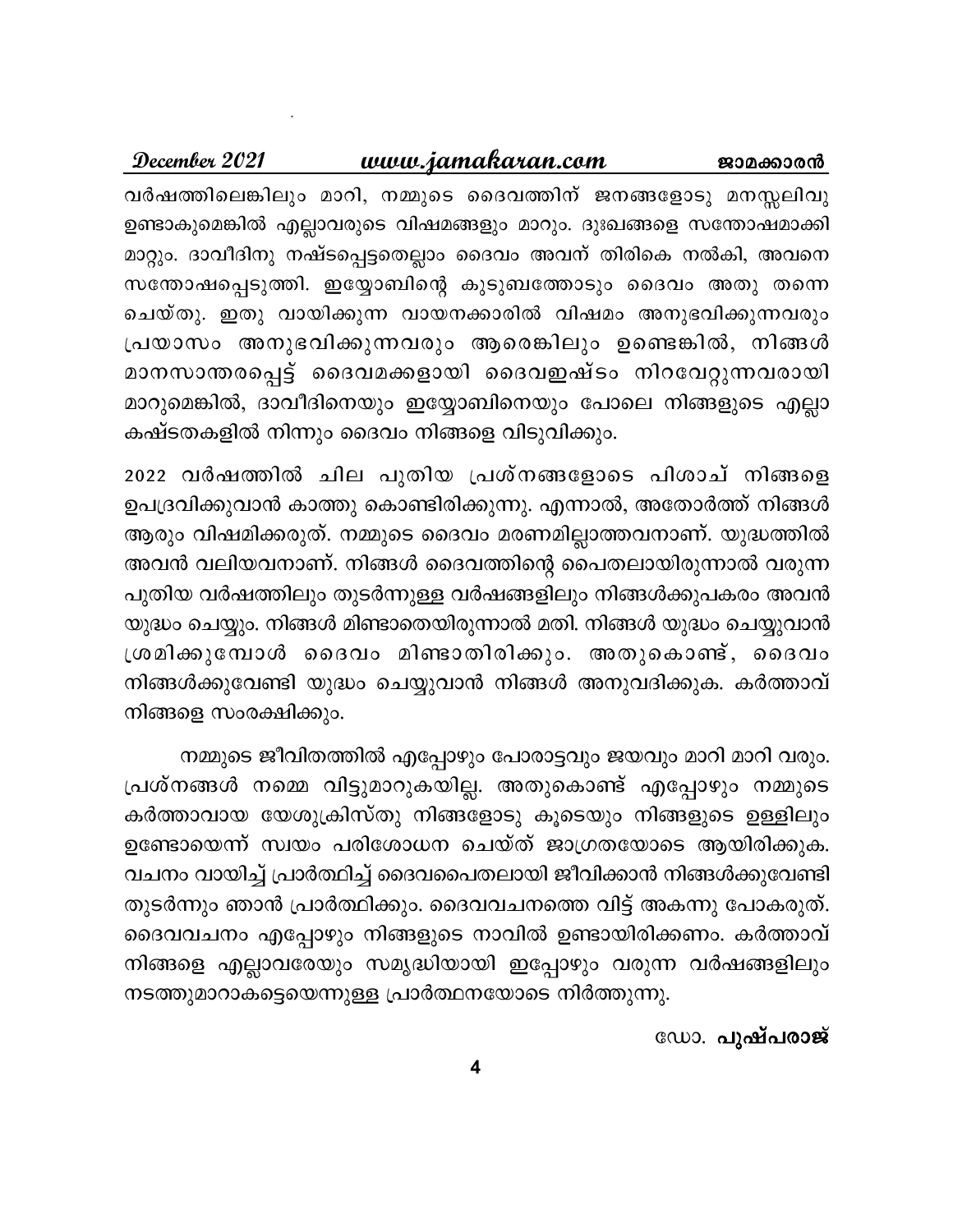

# ഡോ. ലില്ലിയൻ സ്റ്റാൻലി

വൃക്തിപരമായ ഉണർവ്വിനുള്ള നല്ലൊരു തലക്കെട്ടാണിത്. മൺസൂൺ ആരംഭിക്കുമ്പോൾ നാം പലയിടത്തും മഴയെക്കുറിച്ച് കേൾക്കും. എന്റെ സ്ഥലത്ത്, എന്റെ പട്ടണത്ത്, എന്റെ സംസ്ഥാനത്ത്, മഴയില്ലാതെ ഇതെന്താണ് അർത്ഥമാക്കുന്നത്? എന്റെ കിണർ നിറയാതെ മഴ കൊണ്ട് വൃക്തിപരമായി എനിക്കൊരു ഗുണവുമില്ല. ഉണർവ്വിന്റെ കാര്യത്തിലും സ്ഥിതി ഇതു തന്നെ. അമേരിക്കയിലും, ഇംഗ്ലണ്ടിലും ഇന്തോനേഷ്യയിലുമുള്ള ഉണർവ്വിനെപ്പറ്റി നാം സംസാരിക്കുന്നു. എന്നാൽ ഞാൻ ഉണർവ്വ് പ്രാപിച്ചില്ലെങ്കിൽ അത് എന്നെ എങ്ങനെ അനുഗ്രഹിക്കും?

യേശു പറഞ്ഞു, "മോഷ്ടിപ്പാനും അറുപ്പാനും മുടിപ്പാനും അല്ലാതെ കള്ളൻ വരുന്നില്ല; അവർക്ക് ജീവൻ ഉണ്ടാകുവാനും സമൃദ്ധിയായിട്ട് ഉണ്ടാകുവാനും അത്രേ ഞാൻ വന്നിരിക്കുന്നത്" (യോഹ. 10:10). നമ്മിൽ ചിലരെ പോലെ എങ്ങനെയെങ്കിലും ജീവിക്കുന്നതിന് സഹായിക്കുവാനല്ല മറിച്ച് വളരെ സന്തോഷവും സമൃദ്ധിയുമുള്ള ജീവിതം നയിക്കുന്നതിനാണ് യേശു വന്നത്. അതാണ് ഉണർവ്വ്. മഹാരാഷ്ട്രയിലെ വരൾച്ച ബാധിത പ്രദേശത്ത് വൃദ്ധനായ ഒരു മനുഷ്യൻ അൽപം ദാഹജലത്തിനായി ചെറിയ ഒരു പാത്രവുമായി കാത്തുനിൽക്കുന്ന ചിത്രം നിങ്ങൾ പത്രമാധ്യമങ്ങളിൽ കൂടി കണ്ടിരിക്കാം. ഒരു ഗ്ലാസ്സ് വെള്ളം ലഭിക്കുന്നതിലാണോ ധാരാളമായി മഴ ലഭിക്കുന്നതിലാണോ അവൻ കൂടുതൽ സന്തോഷിക്കുന്നത്? അതാണ് നമ്മുടെ ദൈനംദിന ജീവിതവും ഉണർവ്വും തമ്മിലുള്ള വൃതൃാസം. ഒരു ഗ്ലാസ്സ് വെള്ളമല്ല, മഴയും, നദികളും, വെള്ളച്ചാട്ടങ്ങളുമാണ് നമുക്കാവശ്യം. ഞങ്ങളുടെ പൂന്തോട്ടത്തിൽ കുറച്ച് ചെടികളുണ്ട്. ഞാൻ എല്ലാ ദിവസവും വെള്ളം നനയ്ക്കുകയും പൂവ് വിരിയുന്നതിനുവേണ്ടി കാത്തിരിക്കുകയും ചെയ്യുന്നു. എങ്കിലും അവ സഹകരിക്കുന്നില്ല. എന്നാൽ മഴ പെയ്യുമ്പോൾ അവ മൊട്ടിട്ടു പൂവ് വിരിക്കുന്നു. ജീവിതത്തിനും സമൃദ്ധമായ ജീവിതത്തിനുമുള്ള  $630$ സാധാരണ ഉദാഹരണമാണിത്.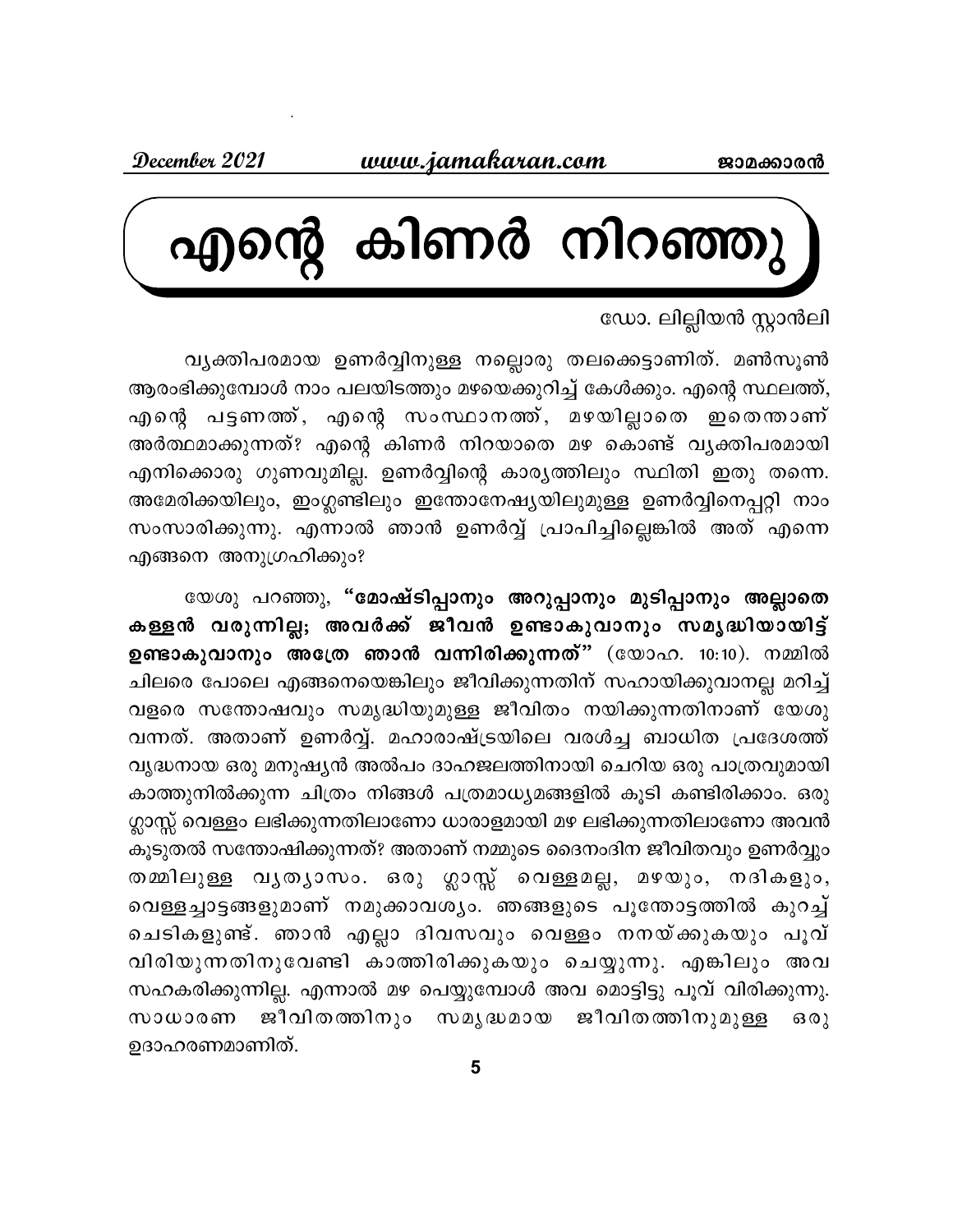#### December 2021 www.jamakaran.com ജാമക്കാരൻ

ഉണർവ്വ് സാധാരണമാണ്. ഒരു വ്യക്തി രക്ഷിക്കപ്പെടുമ്പോൾ തന്നെ ഉണർവ്വ് പ്രാപിക്കുന്നു. അവൻ പാപത്തിൽ മരിച്ചിരുന്നു, എന്നാൽ ഇപ്പോൾ ക്രിസ്തുവിൽ ജീവിച്ചിരിക്കുന്നു. അവൻ മറ്റുള്ളവർക്ക് പ്രകാശമാകുന്നു. ഇതു സഹിക്കാൻ കഴിയാതെ പിശാച് മോശമായ വൃക്തികളെ നമുക്ക് ചുറ്റും നിർത്തി നമ്മുടെ വൃക്തിജീവിതത്തെ സ്വാധീനിക്കുന്നു. ദൈവത്തോടുള്ള നമ്മുടെ സ്നേഹത്തെ അവൻ കാർന്നെടുത്ത് ഉണർവ്വിനെ കൊല്ലുന്നു. ഉണർവ്വിന്റെ അഗ്നി നമ്മിൽ തണുത്തുറഞ്ഞ് കെട്ടുപോകുന്നു. അപ്രകാരം പിശാച് നമ്മെ നശിപ്പിക്കുന്നു. ഇതുമാത്രമാണ് അവന്റെ ജോലി. മോഷ്ടിക്കുവാനും, അറുപ്പാനും കൊല്ലുവാനും മാത്രമാണ് അവൻ വരുന്നത്.

നാം മടിയോടുകൂടി സഭയിൽ പോകുകയും, ഉറങ്ങിയുറങ്ങി പ്രാർത്ഥിക്കുകയും, മനസ്സില്ലാതെ ബൈബിൾ വായിക്കുകയും ചെയ്യുന്നു. കേവലം ഒരു ഗ്ലാസ്സ് വെള്ളംകൊണ്ട് നാം തൃപ്തരാകുന്നു. സമൃദ്ധമായ മഴയ്ക്ക് നാം വാഞ്ഛിക്കുന്നില്ല. ആഴങ്ങളിലേക്ക് നീന്തുവാൻ നമുക്ക് താൽപര്യമില്ല.

"ഉണർത്തുക" എന്നത് ഒരു മെഡിക്കൽ പദമാണ്. ഒരു വൃക്തിയെ ജീവിതത്തിലേക്ക് മടക്കി കൊണ്ടു വരിക എന്നാണർത്ഥം. ഈ ഉണർവ്വിന്റെ ജീവിതത്തിൽ കുന്നുകളും താഴ്വരകളും കടന്നു പോകേണ്ടതായിട്ടുണ്ട്. ഒരു ദിവസം ദൈവത്തെ പാടി സ്തുതിച്ച് ചാടി ആഹ്ലാദിക്കുമ്പോൾ അടുത്ത ദിവസം നാം താണ നിലത്തിലായിരിക്കും. ഇതു സാധാരണമാണ്. എന്നാൽ നാം താഴ്വരയിൽ ആയിരിക്കുന്നത് ശ്രദ്ധിക്കാതിരുന്നാൽ അത് അപകട സൂചനയാണ്.

യെശയ്യാവ് 64:7 –ൽ ഈ സംഗതി വൃക്തമായി രേഖപ്പെടുത്തിയിട്ടുണ്ട്, "നിന്റെ നാമത്തെ വിളിച്ചപേക്ഷിക്കുന്നവനും നിന്നെ മുറുകെ പിടിപ്പാൻ ഉത്സാഹിക്കുന്നവനും ആരുമില്ല". ഇതു വൃക്തിയെക്കുറിച്ചാണ് പറയുന്നതെന്ന് ശ്രദ്ധിക്കുക – ഒരു കൂട്ടത്തെയോ രാജ്യത്തെയോ അല്ല. വ്യക്തിപരമായ ഉണർവ്വിനു വേണ്ടി കാംഷിക്കുന്നവൻ ആരുമില്ല എന്ന് ഇത് അർത്ഥമാക്കുന്നു. അലസനായ, മടിയുള്ള, വിരസതയുള്ള പകുതി കണ്ണുകൾ അടച്ച ഒരു വൃക്തിയെ അർത്ഥമാക്കുന്നു. സാത്താൻ നമ്മെ മയക്കിയിരിക്കുകയാണ്. ദൈവം നമുക്ക് ഉത്തരമരുളാൻ എപ്പോഴും തയ്യാറാണെങ്കിലും നാം അവനെ വിളിച്ചപേക്ഷിക്കുന്നില്ല. നാം ദൈവത്തെ മുറുകെ പിടിക്കേണ്ടത് അത്യാവശ്യമാണ്. അബോധാവസ്ഥയിൽ നിന്ന് ഉണർന്ന് മുന്നോട്ടു കുതിക്കുക. അത്തരത്തിലുള്ള ഒരു വൃകിയെയാണ് ദൈവം നോക്കി പാർക്കുന്നത്. ആ വ്യക്തി നിങ്ങൾ ആയിക്കൂടെ?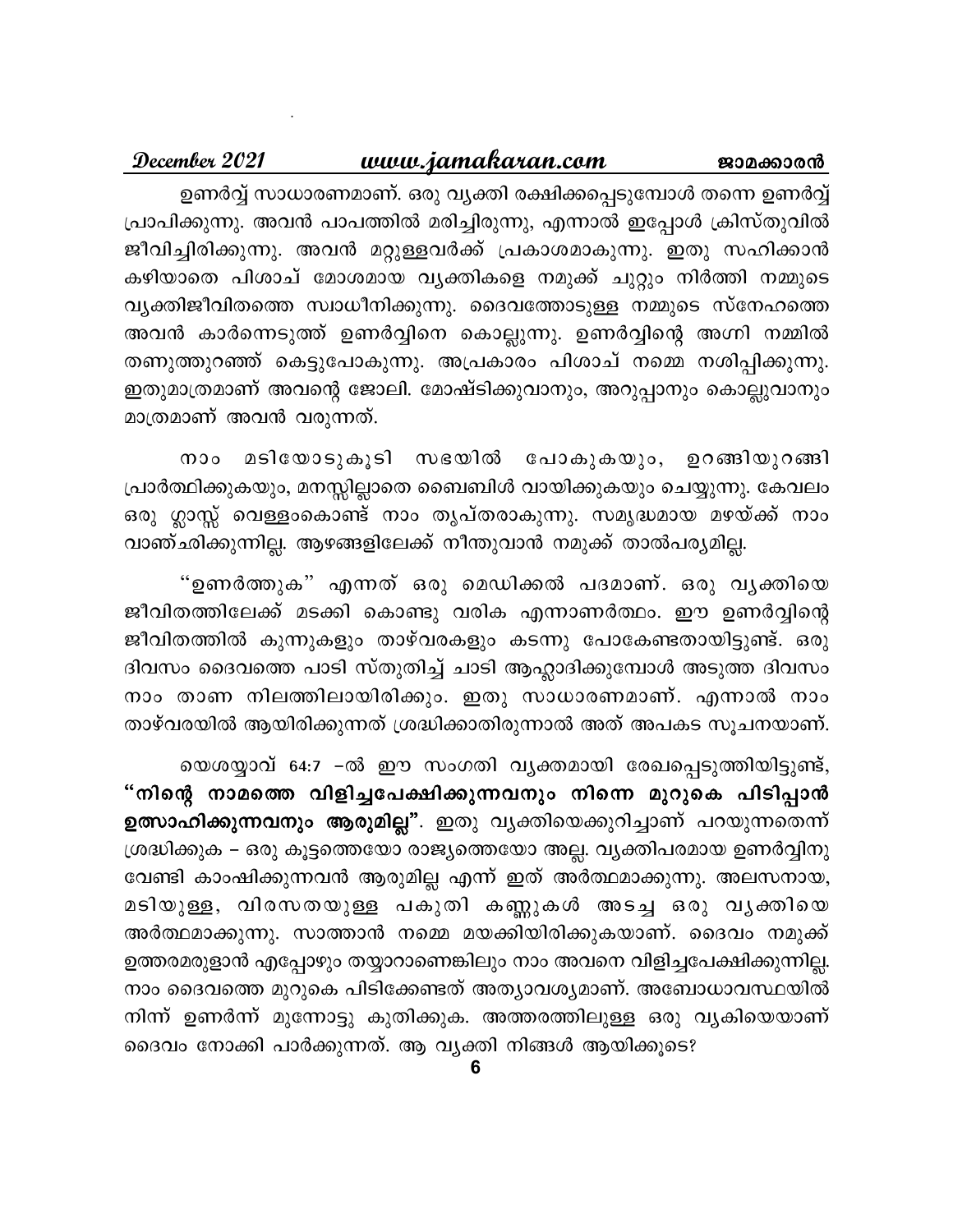#### <u>www.jamakaran.com</u> December 2021 ജാമക്കാരൻ

ഉണർവ്വ് വ്യക്തിപരമായിത്തീരാതെ ഒന്നും സംഭവിക്കുകയില്ല. ഉണർവ്വ് എങ്ങനെയാണ് എന്നെ ബാധിക്കുന്നത്? ഉത്തരം കണ്ടെത്തുക. ഉണർവ്വിന്റെ സ്പർശം നിങ്ങൾ അനുഭവിച്ചിട്ടുണ്ടോ? ഇല്ലെങ്കിൽ ഇന്നു തന്നെ അതിനുവേണ്ടി വാഞ്ഛിക്കുക. ഉണർവ്വ് നിങ്ങളെ തേടിയെത്തും. നിങ്ങളുടെ കിണർ പൂർണ്ണമായും നിറയും. ഉണർവ്വ് വ്യക്തികളിൽ ആരംഭിക്കുന്നു. ആ വ്യക്തി നിങ്ങൾ ആകാം.

ആത്മീയ ഉണർവ്വ് വ്യക്തികളിൽ ആരംഭിക്കുന്നു. ദൈവം അബ്രാഹാമിനോടു

പറഞ്ഞു, "ഞാൻ നിന്നെ വലിയൊരു ജാതിയാക്കും; നിന്നെ അനുഗ്രഹിച്ചു നിന്റെ പേർ വലുതാക്കും; നീ ഒരു അനുഗ്രഹമായിരിക്കും" (ഉൽ. 12:2). ഉണർവ്വ് കൊണ്ടു വരുന്നതിനു വേണ്ടി ദൈവം ഒരു യുവാവായ യോസേഫിനെ തിരഞ്ഞെടുത്തു. ഒരു യുവാവായ ദാവീദ് ഗോല്യാത്തിനെ കൊന്ന് ദേശീയ നേതാവായി. ഒരു എസ്രാ, ഒരു നെഹെമ്യാവ്, ഒരു ദെബോറ, ഒരു എസ്ഥർ, ഒരു പൗലൊസ്, ഒരു പത്രോസ് എന്നിവർ രാജ്യത്ത് അഗ്നി ആളിക്കത്തിക്കുന്നതിൽ ദൈവത്തിന്റെ ഉപകരണങ്ങളായിരുന്നു. അവർ എല്ലാവരും ദൈവത്തെ മുറുകെ പിടിച്ചു. അതിനുവേണ്ടി നാമും ഉണർന്ന് എഴുന്നേൽക്കേണ്ടതാണ്. ബൈബിളിൽ ധാരാളം പേരുകൾ നിറഞ്ഞിരിക്കുന്ന വസ്തുത, നമ്മുടെ ദൈവം, വൃക്തിപരമായ ദൈവമാണെന്ന് വെളിപ്പെടുത്തുന്നു.

"എഴുന്നേറ്റു പ്രകാശിക്ക; നിന്റെ പ്രകാശം <mark>വന്നിരി</mark>ക്കുന്നു" എന്ന് പ്രവാചകൻ ആഹ്വാനം ചെയ്യുന്നു (യെശ. 60:1). എല്ലാ വ്യക്തികളും എഴുന്നേറ്റ് വിളക്കുകൾ തെളിയിച്ച് പ്രകാശിപ്പിക്കുന്നതിനുള്ള വിളിയാണിത്. നാം ഓരോരുത്തരും എഴുന്നേൽക്കുകയാണെങ്കിൽ ലോകത്തിൽ പ്രകാശം പരത്തുവാൻ കഴിയും. യേശു പറഞ്ഞു, "നിങ്ങൾ ലോകത്തിന്റെ വെളിച്ചമാകുന്നു" (മത്താ. 5:14). നാം ഓരോരുത്തരും മറ്റുള്ളവർക്ക് മുന്നിൽ എഴുന്നേറ്റ് പ്രകാശിക്കുവാൻ ഉത്തരവാദിത്വമുള്ളവരാണ്. അപ്പോൾ അവർ നമ്മുടെ സൽപ്രവൃത്തികളെ കണ്ട് സ്വർഗ്ഗത്തിലെ പിതാവിനെ മഹത്വപ്പെടുത്തും (മത്താ. 5:16). അതാണ് ഉണർവ്വ്.

തീരുമാനം നമ്മുടേതാണ്. "എനിക്ക് എന്തു ചെയ്യാൻ കഴിയും"? എന്ന് ചിന്തിച്ച് നിരാശപ്പെട്ടിരിക്കുകയോ അല്ലെങ്കിൽ ദൈവത്തെ മുറുകെ പിടിച്ചുകൊണ്ട് എഴുന്നേറ്റ് പ്രകാശിക്കുകയോ ചെയ്യാം. നെഹമൃാവ് യുവാക്കളുടെ ഒരു ദീപസ്തംഭമാണ്. യെരുശലേമിന്റെ മതിലുകളുടെ അവസ്ഥയെക്കുറിച്ചുള്ള വാർത്ത കേട്ടപ്പോൾ അവൻ വളരെ നിരാശനായി. അവൻ ദിവസങ്ങളോളം നിലവിളിച്ചു. എന്നാൽ അവൻ ആ ദുഃഖത്തിൽ മുള്ങിയില്ല. അവൻ ദൈവത്തെ മുറുകെ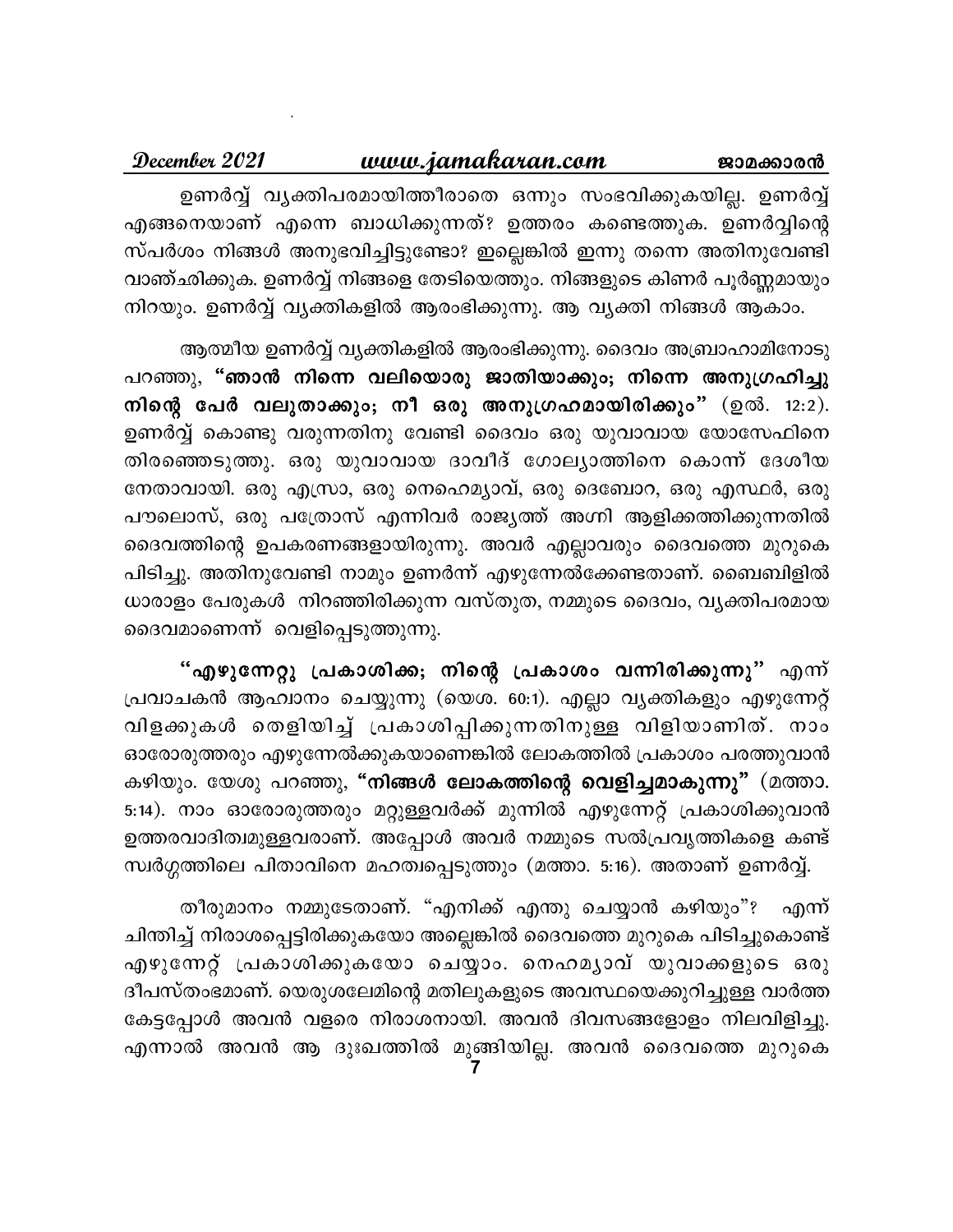www.jamakaran.com December 2021 ജാമക്കാരൻ പിടിച്ചുകൊണ്ട് എഴുന്നേൽക്കുവാൻ തീരുമാനിച്ചു. ആ തീരുമാനം ഒരു വലിയ ഉണർവ്വിലേക്ക് നയിച്ചു.

ചതഞ്ഞ ഓട ഒടിച്ചു കളയുന്നതും പുകയുന്ന തിരി കെടുത്തുകളയുന്നതും ദൈവത്തിന്റെ പ്രവൃത്തിയല്ല (യെശ. 42:3). ദൈവം ചതഞ്ഞ ഓട ഒടിച്ചു കളയുകയില്ല. പിശാചാണ് അപ്രകാരം പ്രവൃത്തിക്കുന്നത്. താങ്കൾ ചതഞ്ഞ ഓടയോ പുകയുന്ന തിരിയോ ആണോ? ഉണർവ്വ് എന്നത് താങ്കൾക്ക് പ്രാപൃമാക്കുവാൻ കഴിയുന്നതല്ല; അതുകൊണ്ട് അതിനെ മറക്കുക എന്ന് സാത്താൻ നിങ്ങളുടെ ചെവിയിൽ മന്ത്രിക്കുന്നുവോ? അവനെ വിട്ടുമാറി ദൈവത്തെ മുറുകെ പിടിച്ചുകൊണ്ട് എഴുന്നേൽക്കുക. പൂർണ്ണവും സമൃദ്ധവും ജയഘോഷം മുഴക്കുന്നതുമായ ജീവിതം നിങ്ങളുടെ ജന്മാവകാശമാണ്. അത് നിങ്ങൾക്ക് നൽകുവാനാണ് യേശു വന്നത്. കർത്താവ് നിങ്ങളുടെ ജീവിതത്തെ ബലത്തിൽ നിന്ന് ബലത്തിലേക്ക് നയിക്കും. ദൈവം വലിയവനാണ്, വലിയവ നേടുന്നതിന് നാം തയ്യാറാകുക.

എന്റെ താണ ജീവിതത്തിൽ നിന്ന് എന്നെ ഉയർത്തുന്നതിന് ഞാൻ ദൈവത്തോട് നിലവിളിച്ച് പ്രാർത്ഥിക്കുമായിരുന്നു. എനിക്ക് ഉയർച്ചയും താഴ്ചയും ഉണ്ടായിട്ടുണ്ട്. എന്നാൽ ഈ നാളുകളിൽ ഉയർച്ചയിലേക്ക് ഞാൻ നീന്തിക്കൊണ്ടിരിക്കുകയാണ്. എനിക്ക് ഇപ്പോൾ ചൈതനൃമേറിയ ഒരു ജീവിതമുണ്ട്. ആ ചൈതനൃത്തിന് മങ്ങലേൽക്കുകയില്ല. എന്റെ കിണർ നിറഞ്ഞിരിക്കുന്നു. നിങ്ങളുടെ കിണറുകൾ നിറഞ്ഞിട്ടുണ്ടോ?

| <b>ONLINE BANKING (NEFT)</b>                            |                        |
|---------------------------------------------------------|------------------------|
| Name: M G E PUSHPARAJ, Salem                            |                        |
| STATE BANK OF INDIA (S.B. A/C) (SRIRANGAPALAYAM BRANCH) |                        |
| IFSC CODE - IFSC SBIN0001970 -10764116842               | A/C No: 10764116842    |
| SWIFT CODE - SBININBB300                                | A/C No: 10764116842    |
| <b>CANARA BANK (S.B. A/C) (SURAMANGALAM BRANCH)</b>     |                        |
| IFSC CODE - IFSC CNRB0001219-1219101013622.             | A/C No: 1219101013622. |
| SWIFT CODE - CNRB0001219 -1219101013622.                | A/C No: 1219101013622. |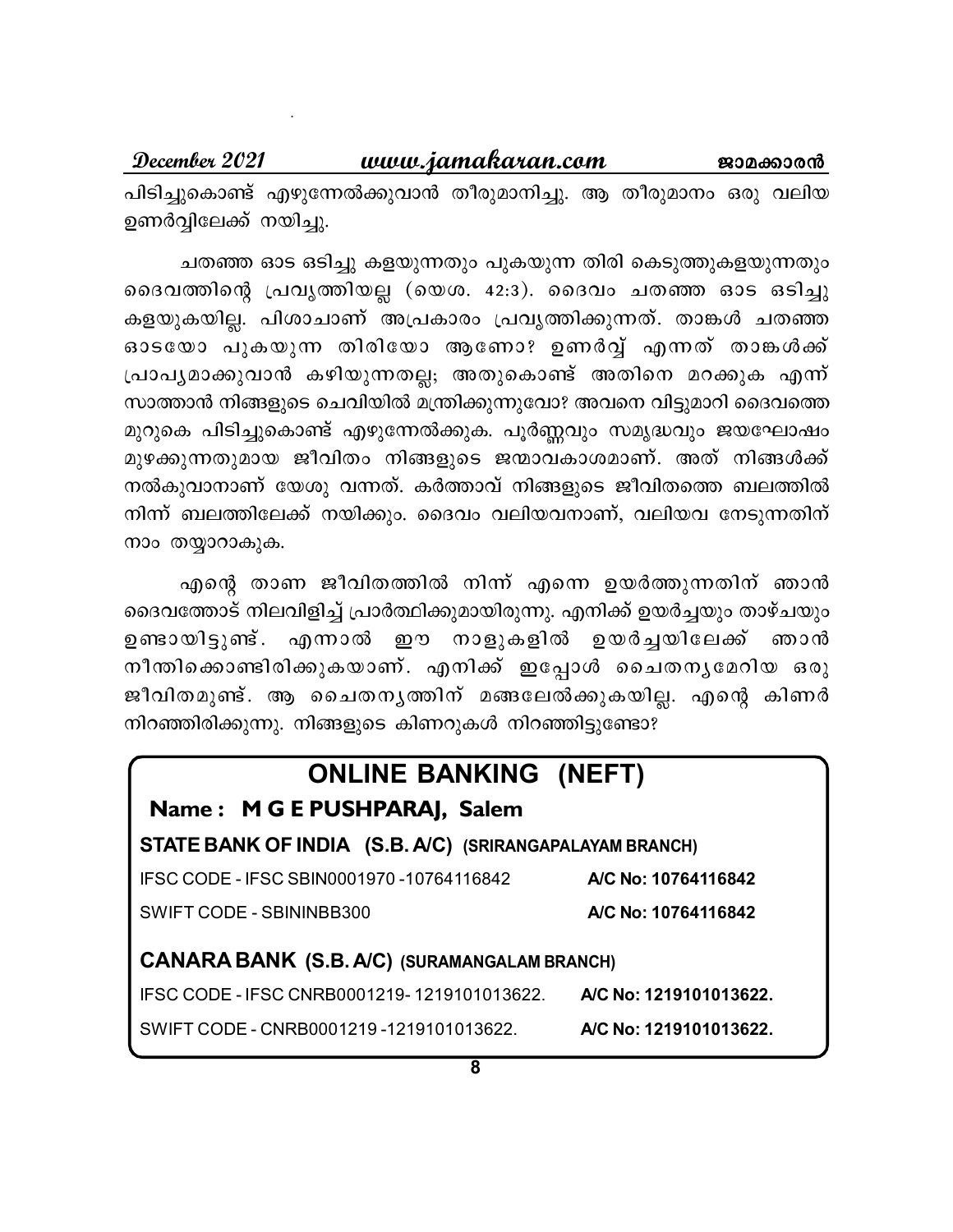ജാമക്കാരൻ

<u>www.jamakaran.com</u>

December 2021

വാർദ്ധക്യം ശാപമോ? കെ. ബാബു

"തീരെ വയ്യ, ഡോക്ടറെയൊന്നു കണ്ടാലോ? അമ്മ മകനോടു ചോദിച്ചു. സമയമില്ലെന്നും ജോലിത്തിരക്കുണ്ടെന്നും മകന്റെ മറുപടി. ഓഫീസായിട്ടും മക്കളുടെ പഠിപ്പായിട്ടുമൊക്കെ അവർക്കും പിടിപ്പതു തിരക്കാണെന്ന് ഭാര്യയ്ക്കുവേണ്ടിയും അയാൾ അമ്മയോടു സംസാരിച്ചു. അമ്മ വിഷമം പുറത്തു കാണിച്ചില്ല. പക്ഷേ, കിടന്നു പോയാലോ; സ്വന്തം കാര്യങ്ങൾ പോലും ചെയ്യാൻ സാധിക്കാതെ വന്നാലോ എന്ന ഭയം കൊണ്ടു അമ്മ വീണ്ടും ചോദിച്ചു: പിന്നെന്തു ചെയ്യും മോനെ? "തീരെ വയ്യാഞ്ഞിട്ടാ കേട്ടോ എന്നു കൂട്ടിച്ചേർക്കുകയും ചെയ്തു. മകനും മരുമകളും ഒന്നും മിണ്ടിയില്ല. അമ്മ അതോടെ നിശബ്ദയാകുന്നതാണ് പതിവ്. അത് അവർക്കറിയാം. പക്ഷേ, അമ്മ പതിവു വിട്ട് "ഒരാള് എല്ലാം കണ്ടറിഞ്ഞു നോക്കി നടത്താനുണ്ടായിരുന്ന കാലത്ത് ആരേയും ബുദ്ധിമുട്ടിച്ചില്ല. എന്തു ചെയ്യാനാ, ദൈവം നേരത്തെയങ്ങു വിളിച്ചു പോയില്ലേ?" എന്നു തനിയെ പറയുകയും അതിന്റെ ഒടുവിൽ വിതുമ്പിപ്പോവുകയും ചെയ്തു. "എങ്കിൽ പിന്നെ ദൈവം ആ കൂട്ടത്തിലെത്തിക്കുമ്പോൾ മാറിക്കോളും വല്ലായ്കയൊക്കെ" എന്നായിരുന്നു മകന്റെ മറുപടി.

പിറ്റെന്നു രാവിലെ അമ്മയെ മുറിയിലും വീട്ടിലൊരിടത്തും കണ്ടില്ല. അന്വേഷിച്ചപ്പോൾ കണ്ടെത്തിയത് കിണറ്റിനുള്ളിൽ. കൂട്ടനിലവിളിയായി, പരക്കം പാച്ചിലായി, ബന്ധുക്കളെ വിളിക്കലായി… തലേന്നു സംഭവിച്ചതൊക്കെ ആരും അറിയാത്തതുകൊണ്ട്, അമ്മ തനിയെ വെള്ളം കോരാൻ ശ്രമിച്ചപ്പോഴോ മറ്റോ വീണതായിരിക്കുമെന്ന മകന്റേയും മരുമകളുടേയും കഥ എല്ലാവരും വിശ്വസിച്ചു. പൈപ്പിനു പൈപ്പ്, വെള്ളത്തിനു വെള്ളാ. എല്ലാം കൈയെത്തും ദൂരെ ശരിയാക്കിക്കൊടുത്തിട്ടും അമ്മയ്ക്കു കിണറ്റീന്നു തന്നെ വെള്ളം കോരിയാലേ തൃപ്തിയാകൂ എന്ന മരണാനന്തര പരിഭവവുമുണ്ടായി.

രണ്ടാം ദിവസം അമ്മയുടെ മുറിയിലെ വേദപുസ്തകത്തിൽ നിന്നും പാതി പുറത്തേക്കു നീണ്ടു നിന്ന കുറിപ്പ് സ്കൂളിൽ പഠിക്കുന്ന ചെറുമകന് കിട്ടി.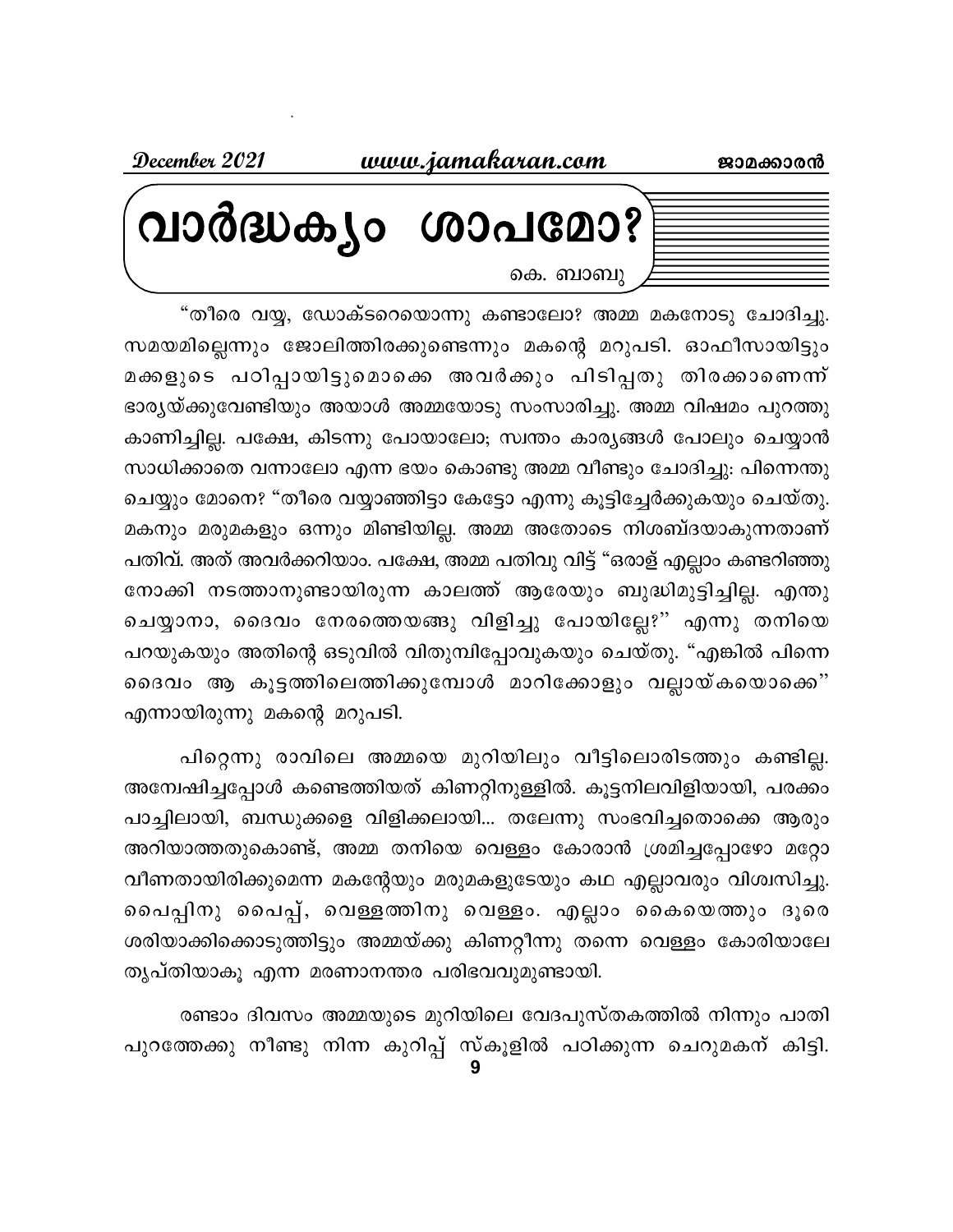### December 2021 www.jamakaran.com ജാമക്കാരൻ "ക്ഷമിക്കണേ മോനേ, മോട്ടോറടിക്കുന്ന കിണറ്റിലെ വെള്ളം ചീത്തയാക്കുന്നതിന്. അമ്മച്ചിയ്ക്കു വേറെ വഴിയൊന്നും അറിയാഞ്ഞിട്ടാ. ശവമടക്കമൊക്കെ കഴിഞ്ഞിട്ട് കിണറുതേവാനുള്ളതും കഴിഞ്ഞ് മിച്ചം കാണും എന്റെ പഴയപെട്ടിയിൽ. നീയതെടുത്തോ", എന്നായിരുന്നു കത്തിൽ. ആ കത്ത് അവൻ അമ്മയെ ഏൽപിച്ചു. അവർ വായിച്ച് ഭർത്താവിനും കൊടുത്തു. അവരൊന്നിച്ച് പെട്ടിയിൽ നിന്നും പണം കണ്ടെടുത്തു.

കുട്ടിക്ക് പരീക്ഷക്ക് മാർക്ക് കുത്തനെ കുറഞ്ഞപ്പോൾ ക്ലാസ് ടീച്ചർ രക്ഷിതാക്കളെ വിളിപ്പിച്ചു. മകന് ഈയിടെയായി കുറച്ച് ഉൽസാഹക്കുറവുണ്ടെന്ന് അവരും സമ്മതിച്ചു. പക്ഷേ, കാരണം അറിയില്ല. സാരമില്ല, അവൻ മിടുക്കനാണ്, പഠിച്ചു കൊള്ളും എന്ന് അവരെ ആശ്വസിപ്പിച്ചു വിട്ട ടീച്ചർ അവിടം കൊണ്ടു നിർത്തിയില്ല. അവർ അവനോടു പിന്നെയും അടുത്തു കൂടി ആവർത്തിച്ച് ചോദിച്ചു! "മോന് എന്താ പറ്റിയത്? ടീച്ചറിനോടു പറയ്". അപ്പോൾ വാക്കുകളല്ല, കണ്ണീരാണ് ആദ്യം വന്നത്. പിന്നെ അവൻ വല്യമ്മച്ചി മരിച്ചതിനു തലേന്ന് രാത്രിയിലെ സംസാരം മുതൽ താൻ വായിച്ച കത്തിലെ വരികൾ വരെ ടീച്ചറിനോടു പറഞ്ഞു പിന്നെയും കരഞ്ഞു.

വിദേശത്തു നിന്നു ഏറ്റവുമധികം പണം അയയ്ക്കുന്ന മധ്യകേരളത്തിലെ ചെറു പട്ടണത്തിൽ നിന്ന് ഏറെ അകലെയല്ലാത്ത സ്ഥലത്ത് കുറച്ച് മാസങ്ങൾക്കു മുമ്പുണ്ടായതാണ് ഈ സംഭവം. 70–ൽ എത്തിയ വിധവയായ അമ്മ. മക്കളിൽ ഇളയവനൊഴികെ എല്ലാവരും വിദേശത്ത്. പ്രായത്തിന്റേയും വൈധവൃത്തിന്റേയും ഏകാന്തതയ്ക്കൊപ്പം രോഗങ്ങളും കൂടി ബാധിച്ചു തുടങ്ങുന്നു എന്ന ആശങ്കക്ക് സാന്ത്വനമാകാൻ ആരുമുണ്ടാകാതെ വന്നപ്പോൾ സ്വയം തെരഞ്ഞെടുത്തത് മരണം.

മുതിർന്ന പൗരന്മാർക്കായി ജീവിതത്തിന്റെയത്രയും വിലയുള്ള കടം വീട്ടലുകൾ ഇളം തലമുറയിൽ നിന്ന് ഉണ്ടാവണമെന്ന് സ്നേഹ സൗമൃതയോടെ വീണ്ടും ഓർമ്മിപ്പിച്ച് ഒരു വയോജനദിനം കൂടി കടന്നു പോയിരിക്കുന്നു. അരക്ഷിതരായ മുതിർന്ന പൗരൻമാർക്കുവേണ്ട പരിരക്ഷയും പരിഗണനയും നൽകുന്നതിൽ നാം എത്രത്തോളം ശ്രദ്ധിക്കുന്നുണ്ടെന്ന ആത്മപരിശോധന ഉണ്ടാവണമെന്നുകൂടി ഈ ദിനം ഓർമ്മിപ്പിക്കുകയുണ്ടായി. സ്വത്തെല്ലാം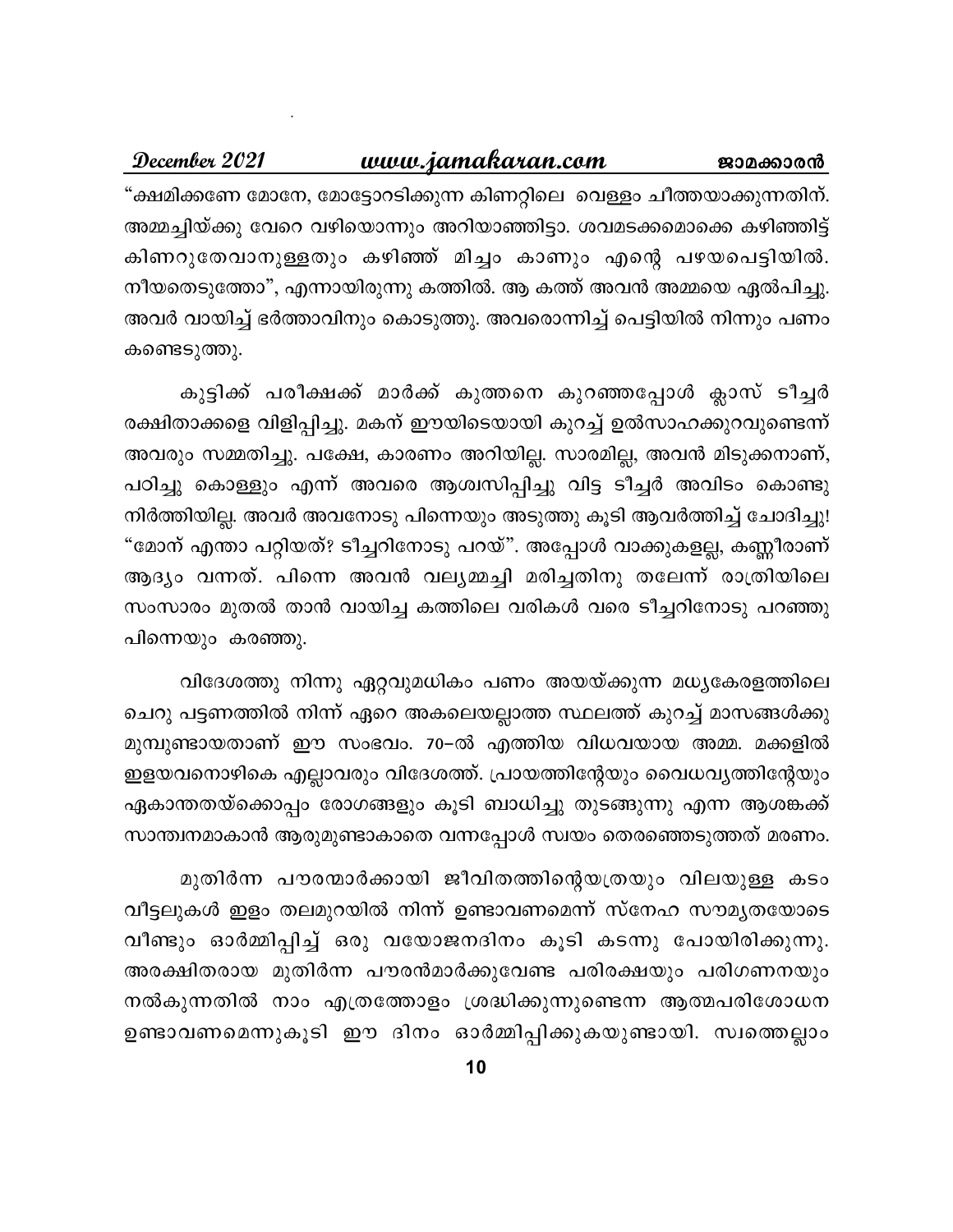December 2021 www.jamakaran.com ജാമക്കാരൻ കൈക്കലാക്കിയശേഷം മക്കൾ ഇറക്കി വിട്ട മാതാപിതാക്കൾ ഒട്ടേറെയുള്ള നമ്മുടെ വയോജനസദനങ്ങൾ മൂല്യരഹിതമായ ഈ കാലത്തിന്റെ ദുഃഖസാക്ഷ്യങ്ങൾ കൂടിയാണ്.

മജ്ജയും മാംസവും ചോരയും നീരുമൊക്കെ ഉണ്ടായിരുന്ന കാലത്ത് കഠിനാധ്വാനം ചെയ്തു ജീവിക്കുകയും മക്കളുടെ ജീവിതം കരുപിടിപ്പിക്കുകയും ചെയ്ത മാതാപിതാക്കൾ, അവരുടെ വാർദ്ധകൃകാലത്ത് ഉപേക്ഷിക്കപ്പെട്ടാൽ അതിന് ഉത്തരവാദികൾ ആരായിരിക്കും. അതെ, ഒറ്റപ്പെടുന്ന വാർദ്ധകൃങ്ങൾ, വീടുകളിലും വൃദ്ധസദനങ്ങളിലുമായി, അനിവാര്യമായ മരണവും കാത്ത് കിടക്കുന്ന കാഴ്ച, കൊച്ചു കേരളത്തിന്റെ മുഖമുദ്രയായി മാറുകയാണ്. വാർദ്ധകൃം ഒരു ശാപമോ രോഗമോ അല്ല. ബാല്യ–കൗമാര–യൗവന ദശകളിലൂടെ എല്ലാവരും എത്തിച്ചേരേണ്ട ഒരു അവസ്ഥാവിശേഷമാണ്. അതായത്, ജൈവകോശങ്ങൾക്ക് കാലപ്പഴക്കം കൊണ്ടുണ്ടാകുന്ന തേയ്മാനമാണ് വാർദ്ധക്യം. ഒഴിവാക്കാനാവാത്ത ഒരു ജൈവ പ്രതിഭാസം. അമ്മയുടെ ഉദരത്തിൽ പത്തുമാസം കൊണ്ട് വളർച്ച പൂർത്തിയാക്കി പിറന്നു വീഴുന്ന ശിശുവിന്റെ കോശങ്ങൾ അന്നു മുതൽ ഓരോന്നായി നശിക്കുവാൻ തുടങ്ങുമെന്നു പറയാം. ജീവിതത്തിന്റെ വിവിധ പരിണാമദശയിലൂടെ കടന്ന് വാർദ്ധകൃത്തിലെത്തുമ്പോഴേക്കും കോശങ്ങളുടെ മരണം ഏതാണ്ട് പൂർണ്ണമായിത്തീരുന്നു. അതിനാലാണ് ജരയും – നരയും, കോച്ചും – കൊളുത്തു ചുളുക്കവും വലിച്ചിലുമൊക്കെ ഈ പ്രായത്തിൽ ശരീരത്തിൽ അനുഭവപ്പെടുന്നത്.

നമ്മുടെ കൊച്ചു കേരളവും വികസിത രാജൃങ്ങൾ നേരിടുന്ന വൃദ്ധജനപ്പെരുപ്പമെന്ന ഭീഷണിയുടെ വക്കിലെത്തിയിരിക്കുന്നു എന്നാണ് കണക്കുകൾ വൃക്തമാക്കുന്നത്. 2001 −ലെ സെൻസസ് പ്രകാരം വൃദ്ധജനസംഖ്യയിൽ ദേശീയ ശരാരി 7.8 ആയിത്തീരുമ്പോൾ കേരളം 10.2 ശതമാനവുമായി മുന്നിലാണ് നില്ക്കുന്നത്. 80 വയസ്സിനു മുകളിലുള്ള കേരളീയരുടെ എണ്ണം 1991 −ലെ സെൻസസ് അനുസരിച്ച് 3 ലക്ഷം മാത്രം ആയിരുന്നെങ്കിൽ 20 വർഷത്തിനുശേഷം അത് 10 ലക്ഷമായി കണക്കാക്കപ്പെടുന്നു. കേരള സമൂഹത്തിന് അതിവേഗം പ്രായമേറുന്നുവെന്നും 60 വയസ്സിനു മുകളിലുള്ളവരുടെ ജീവിതനിലവാരത്തിൽ കേരളം പിന്നിലാണെന്നും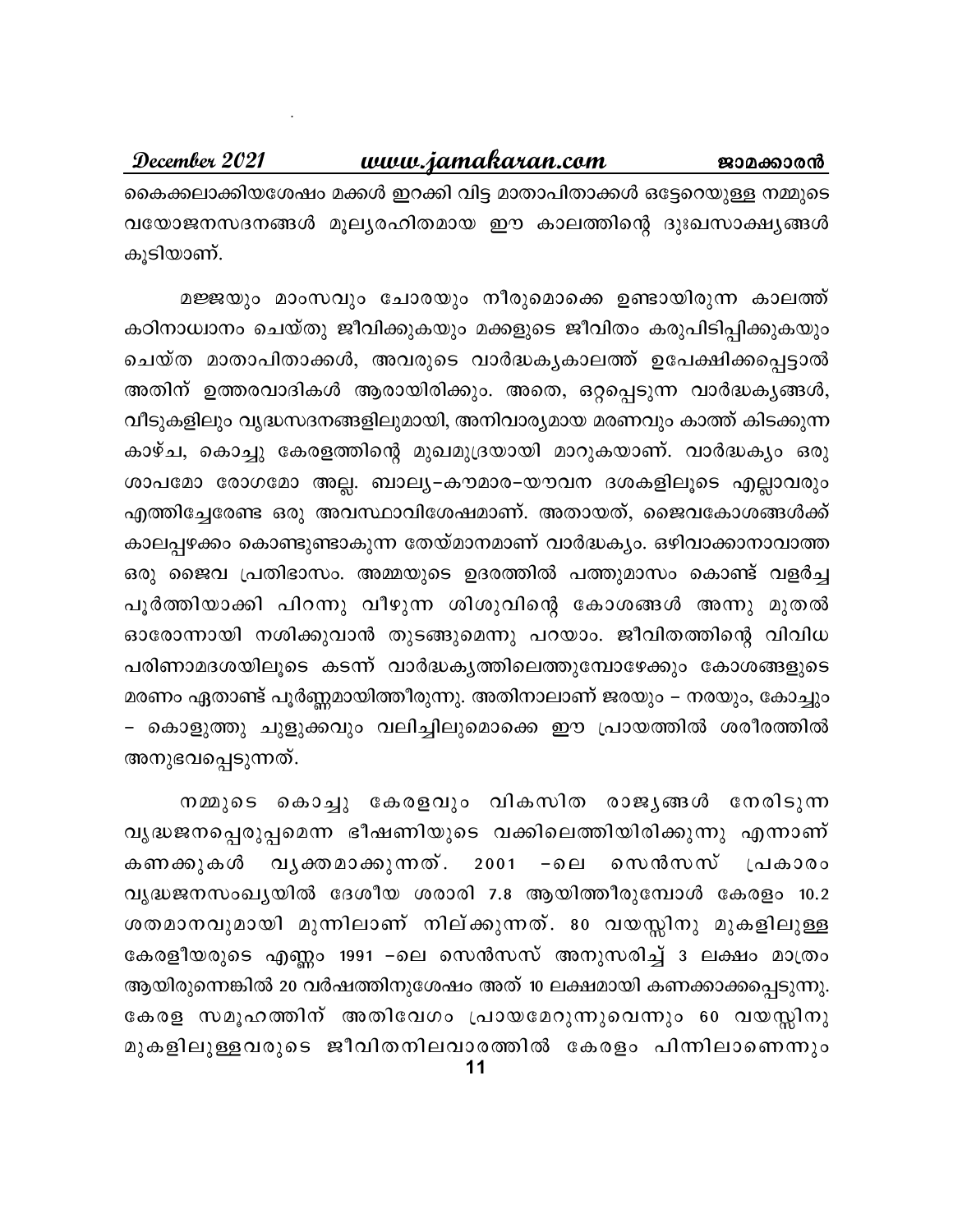www.jamakaran.com December 2021 ജാമക്കാരൻ പ്രധാനമന്ത്രിയുടെ സാമ്പത്തിക ഉപദേശക സമിതി നിർദ്ദേശിച്ച പ്രകാരം ഇൻസ്റ്റിറ്റ്യൂട്ട് ഫോർ കോംപറ്റിറ്റീവ്നെസ് തയ്യാറാക്കിയ റിപ്പോർട്ട് വ്യക്തമാക്കുന്നു. 2011 ലെ സെൻസസ് പ്രകാരം 60 വയസ്സിനു മുകളിലുള്ളവർ 50 ലക്ഷത്തിൽ താഴെയുള്ള 10 സംസ്ഥാനങ്ങളിലെ കണക്കെടുത്തപ്പോൾ ജീവിത നിലവാരത്തിൽ 7-ാം സ്ഥാനത്താണു കേരളം. 2036 -ൽ, 60 വയസ്സിനു മുകളിലുള്ളവരുടെ അനുപാതം ഏറ്റവും കൂടുതൽ കേരളത്തിലായിരിക്കുമെന്നും ആ റിപ്പോർട്ട് പറയുന്നു. ഇപ്പോൾ സംസ്ഥാനത്ത് 60 വയസ്സിനു മുകളിലുള്ള 58.53 ലക്ഷം പേരുണ്ട്. സമീപ ഭാവിയിൽ കേരളത്തിന്റെ സാമൂഹിക അവസ്ഥയെ മാറ്റി മറിക്കാൻ പോകുന്നത് വൃദ്ധജനങ്ങളുടെ പ്രശ്നങ്ങളാണ്. ഇന്ന് കേരളത്തിലെ വൃദ്ധ ജനങ്ങൾ ശാരീരികവും മാനസികവുമായി വീടുകളുടെ പുറമ്പോക്കിലേക്ക് വലിച്ചെറിയപ്പെടുകയാണ്.

ജീവിതത്തിലെ കുതിരയോട്ടങ്ങൾക്കുശേഷം വാർദ്ധകൃത്തിന്റെ ഏകാന്തതയെ, ദൗർബല്യങ്ങളെ, നിസ്സഹായതയെ ഒക്കെ നേരിടുവാൻ സ്വന്തം വീട്ടിൽ ഇടമോ അവകാശമോ നിഷേധിക്കപ്പെടുന്നതിനാൽ വൃദ്ധസങ്കേതങ്ങളിൽ അഭയം തേടേണ്ടി വരുന്നവരുടെ എണ്ണം ഇവിടെ വർദ്ധിക്കുകയാണ്. ഇന്ത്യയിൽ പതിനായിരം വൃദ്ധജനങ്ങളിൽ 25 പേർ വൃദ്ധസദനങ്ങളിൽ താമസിക്കുമ്പോൾ കേരളത്തിൽ 30 പേർ താമസിക്കുന്നുവെന്നാണ് കണക്ക്. 250 ലധികം വൃദ്ധസദനങ്ങളുള്ള കേരളം തന്നെയാണ് മറ്റു സംസ്ഥാനങ്ങളെക്കാൾ ഇക്കാരൃത്തിലും മുന്നിൽ. ഇത് വർഷം തോറും വർദ്ധിച്ചുകൊണ്ടിരിക്കുകയാണ്. നമ്മുടെ കുടുംബങ്ങളിൽ വന്നുഭവിച്ചുകൊണ്ടിരിക്കുന്ന മൂല്യശോഷണത്തിന്റെ തെളിവാണിത്.

വൃദ്ധ മാതാപിതാക്കളെ അപമാനിക്കുന്നതിനെതിരെ വേദപുസ്തകം മുന്നറിയിപ്പ് നൽകുന്നു "നിന്നെ ജനിപ്പിച്ച അപ്പന്റെ വാക്കു കേൾക്ക; നിന്റെ അമ്മ വൃദ്ധയായിരിക്കുമ്പോൾ അവളെ നിന്ദിക്കരുത്" (സദൃ. 23:22). ജന്മം നൽകിയ മാതാപിതാക്കൾ അവശരും ആലംബഹീനരുമാകുമ്പോൾ മൂന്നു കിലോയിൽ നിന്ന് ഭാരം 80 കിലോ വരെ ആക്കുവാൻ സഹായിച്ചവർ വൃദ്ധരും ബലഹീനരുമാകുമ്പോൾ, സ്വാർത്ഥതയുടെ നൂറുകാരണങ്ങൾ പറഞ്ഞ് അനൃരുടെ കയ്യിലേക്ക് തള്ളിവിടുന്നത് ക്രിസ്തീയമാണെന്ന് സമ്മതിക്കുവാൻ കഴിയുകയില്ല.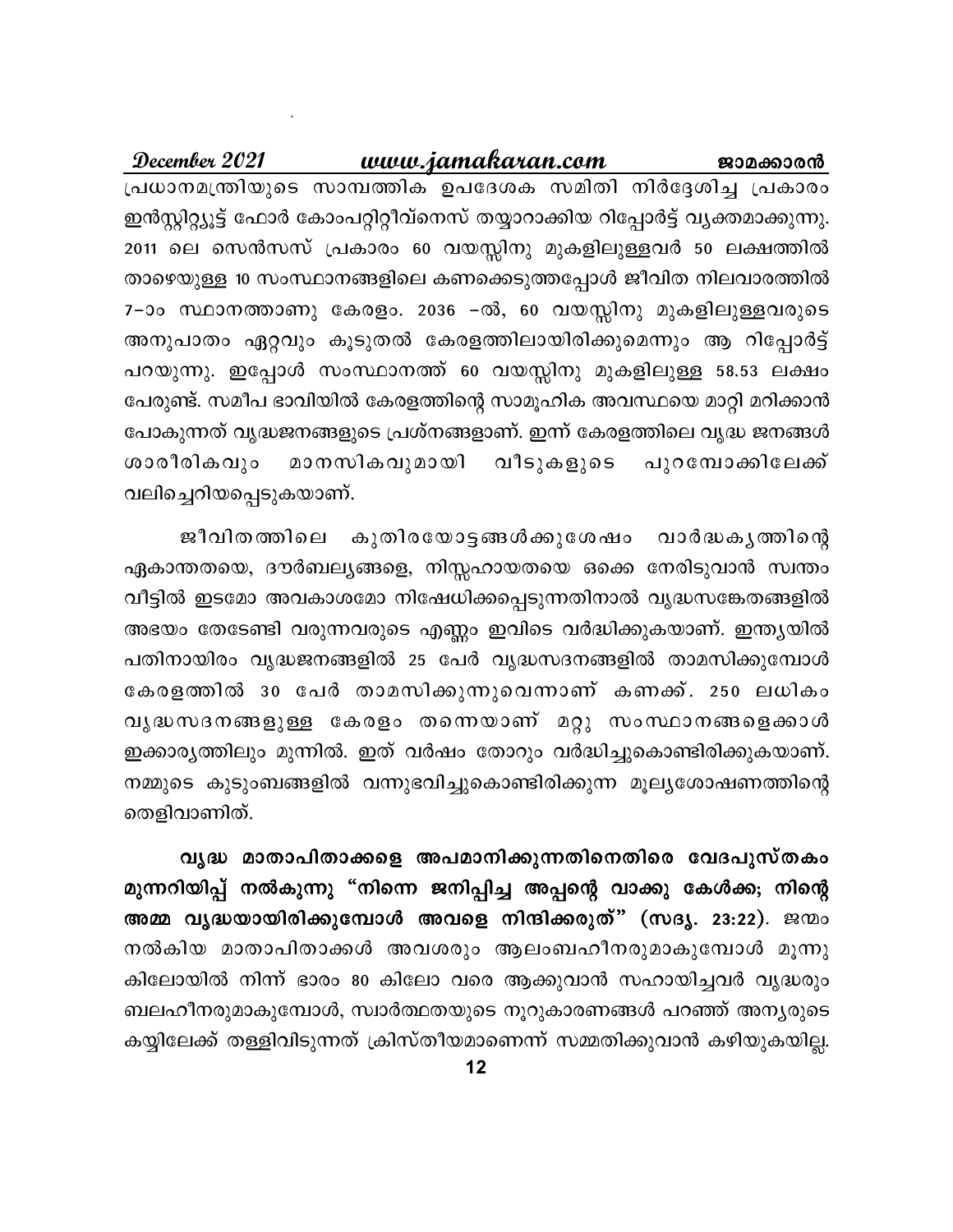www.jamakaran.com December 2021 ജാമക്കാരൻ നമ്മളെ നമ്മളാക്കി മാറ്റിയ മാതാപിതാക്കളോടുള്ള കടപ്പാടുകൾക്ക്, ആധുനിക ജീവിത സാഹചര്യങ്ങൾ എങ്ങനെ മാറി വന്നാലും ഒരിക്കലും മാറ്റം വരുന്നില്ല.

മക്കളുണ്ടായിട്ടും അനാഥരാക്കപ്പെടുന്നവരുടെ വിങ്ങലും വിലാപവും കേൾക്കാതെ, അതിനു പരിഹാരം കാണാതെ പൊതു സമുഹത്തിനും സർക്കാരിനും മുന്നോട്ടു പോകാനാകുകയില്ല. വയോധികരുടെ സംരക്ഷണത്തിനും സുരക്ഷക്കുമായി ശക്തമായ പല നിയമങ്ങളും സാമൂഹിക നീതി വകുപ്പിന്റെ പക്കൽ ഒട്ടേറെ പദ്ധതികളുമുണ്ടായിട്ടും ജീവിതസന്ധ്യയിൽ അനാഥത്വത്തിലേയ്ക്കും ഏകാന്തതയിലേയ്ക്കും നടന്നു പോകുന്ന ഒട്ടേറെപ്പേരുടെ ദുർവിധി കേരളത്തിന്റെ ഉറക്കം കെടുത്തുവാൻ മാത്രം പോന്നതാണ്. മാതാപിതാക്കളെ മക്കൾ സംരക്ഷിക്കാത്തതുമായി ബന്ധപ്പെട്ടു സംസ്ഥാനത്തു പതിനയ്യായിരത്തിലേറെ കേസുകൾ രജിസ്റ്റർ ചെയ്തിട്ടുണ്ടെന്നത് ഹൃദയ വിഷാദത്തോടെയല്ലാതെ കേൾക്കാൻ വയ്യ.

ജ്ഞാനിയായ ശലോമോന്റെ വാക്കുകൾ "അപ്പനെ ഹേമിക്കയും അമ്മയെ ഓടിച്ചു കളകയും ചെയ്യുന്നവൻ ലജ്ജയും അപമാനവും വരുത്തുന്ന മകനാകുന്നു" (സദൃ. 19:26). "ആരെങ്കിലും അപ്പനെയോ അമ്മയെയോ ദുഷിച്ചാൽ അവന്റെ വിളക്ക് കൂരിരുട്ടിൽ കെട്ടുപോകും" (സദൃ. 20:20). വാർദ്ധകൃത്തിന്റെ വേദനകളുമായി കഴിയുന്നവരെ സാഹചര്യം ഉണ്ടായിട്ടും മാറ്റി പാർപ്പിക്കുന്നവർക്കും അവരുടെ ജീവിത ശൈലിയിൽ അനിഷ്ടം തോന്നി അവരെ ഹൃദയത്തിൽ ശപിക്കുന്നവർക്കും ദൈവീകാനുഗ്രഹം കുറഞ്ഞു വരുമെന്നാണ് മനസ്സിലാക്കേണ്ടത്. വിളക്കിന്റെ പ്രകാശം രാത്രിയിലാണ് ആവശ്യം. പക്ഷേ, അത് ഇരുട്ടിൽ കെട്ടുപോയാലോ?

പ്രായോഗിക ക്രിസ്തീയ ജീവിതത്തിന്റെ അടിസ്ഥാന പ്രമാണങ്ങൾ വിശദീകരിച്ചു തന്ന പൗലോസ് മാതാപിതാക്കളോടുള്ള മക്കളുടെ കടപ്പാടിനെക്കുറിച്ച് ശക്തവും വൃക്തവുമായ ഭാഷയിൽ ഓർമ്മിപ്പിച്ചിരിക്കുന്നത് നമുക്കു കാണുവാൻ കഴിയും. "<mark>വല്ല വിധവെയ്ക്കും പുത്ര പൗത്രൻമാർ</mark> ഉണ്ടെങ്കിൽ അവർ മുമ്പെ സ്വന്ത കുടുംബത്തിൽ ഭക്തി കാണിച്ചു അമ്മയപ്പൻമാർക്ക് പ്രത്യുപകാരം ചെയ്യുവാൻ പഠിക്കട്ടെ" (1 തിമൊ. 5:4).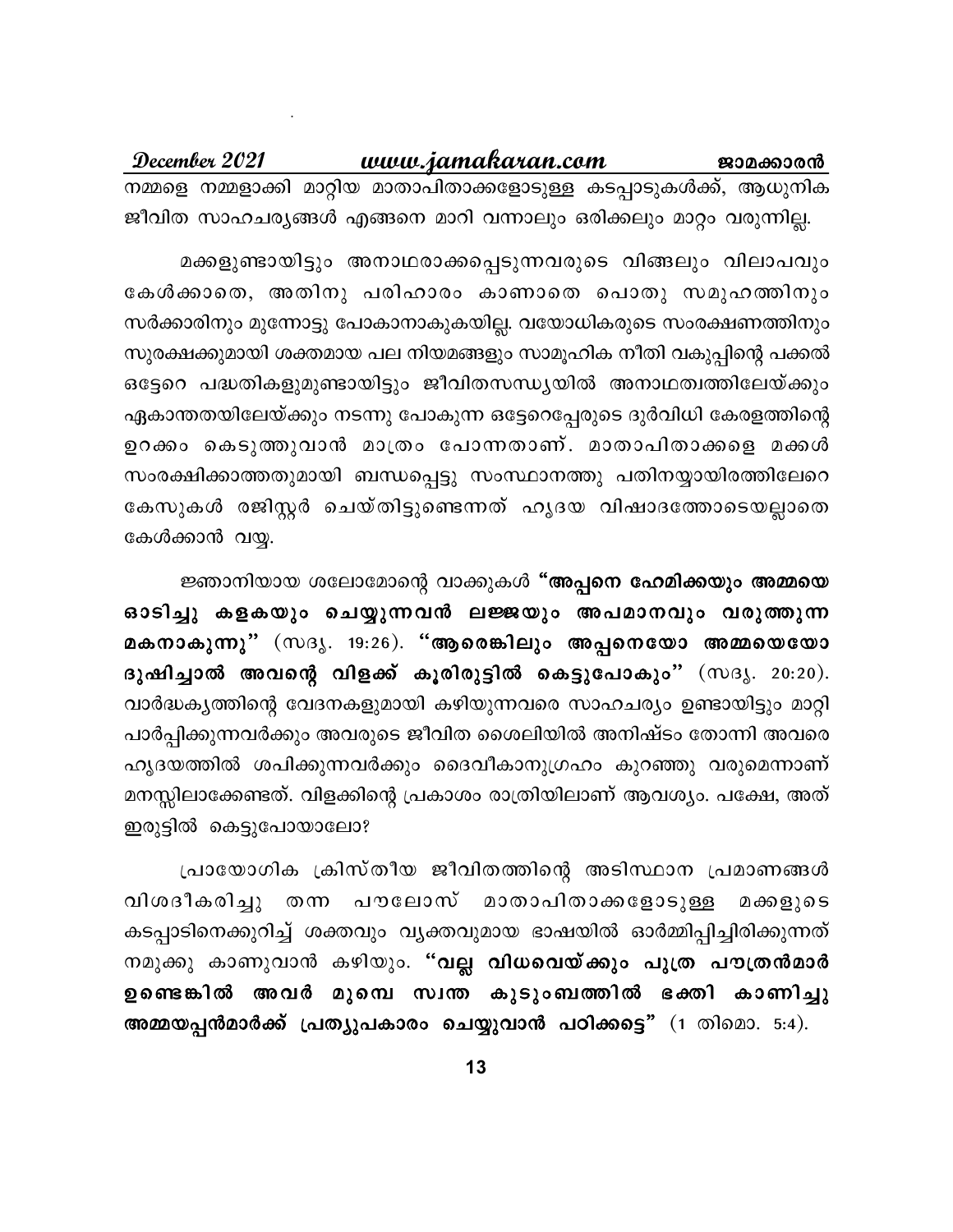December 2021 www.jamakaran.com ജാമക്കാരൻ വേദപുസ്തകത്തിൽ എഴുതിയിരിക്കുന്ന കാര്യങ്ങൾ നമ്മുടെ ജീവിതത്തിൽ പ്രയോഗത്തിൽ വരുത്താനാണ് എഴുതിയിരിക്കുന്നത്. "അപ്പനേയും അമ്മയേയും സംരക്ഷിക്കാത്തവന്റെ കണ്ണ് കാക്ക കൊത്തി പറിക്കും" എന്നു സദൃ. 30:17 –ൽ കാണുന്നു. സഭകളിലും സമൂഹത്തിലും പ്രവേശനം നിഷേധിക്കപ്പെട്ട പ്രായമായ മാതാപിതാക്കൾക്കു സന്തോഷം തിരികെ ലഭിക്കണമെങ്കിൽ നാം മനഃപൂർവ്വമായി അതു നൽകിയെങ്കിലേ സാധിക്കുകയുള്ളൂ. നമ്മുടെ കയ്യിലാണ് അവരുടെ സന്തോഷം. നാമാണ് അത് പകർന്നു കൊടുക്കേണ്ടത്. മക്കളുടേയും കൊച്ചുമക്കളുടേയും സന്തോഷം കാണാനും അവരുടെ വിവാഹത്തിൽ പങ്കെടുക്കുവാനും ഇവർ ആഗ്രഹിക്കുന്നുണ്ട്. ബന്ധുമിത്രാദികളുടെ ശവസംസ്ക്കാരത്തിൽ പങ്കെടുക്കുവാൻ കഴിയാത്തതു അവരുടെ വേദനയാണ്.

ലോകം അതിവേഗം പുരോഗമിക്കുകയാണ്. ഇവിടെ ബന്ധങ്ങൾ എത്രയും അകലത്തിലേക്ക് നീങ്ങുകയും ശിഥിലമാകുകയും ചെയ്യാം. പുതിയജീവിത തത്തിശാസ്ത്രങ്ങൾ, മാറുന്ന സാമൂഹിക സാഹചരൃത്തിനനുസരിച്ച് വന്നുകൊണ്ടേയിരിക്കും. പക്ഷേ, ദൈവീകപ്രമാണങ്ങൾക്കും തത്ത്വങ്ങൾക്കും കാലഭേദമനുസരിച്ച് വൃത്യാസം വരുന്നില്ല. വാർദ്ധകൃവും നരയുമുള്ള കാലത്തും ഉപേക്ഷിക്കാത്ത വലിയവനായ ദൈവം; "നരച്ചാലും ഞാൻ നിങ്ങളെ ചുമക്കാം" (യെശ. 46:4) എന്നരുളിചെയ്ത് അവരുടെ സ്വന്തം മക്കളിലൂടെ തന്നെ ചെയ്യുവാനാണ് ആഗ്രഹിക്കുന്നത്. ജന്മം നല്കി വളർത്തിയെടുത്ത് ഇന്നത്തെ നിലയിലെത്തിച്ചതിനും പകർന്നു നൽകിയ അളവില്ലാത്ത സ്നേഹത്തിനും ഒരു ചെറിയ ശതമാനമെങ്കിലും തിരികെ നൽകുവാൻ തയ്യാറായാൽ, നമ്മുടെ വൃദ്ധജനങ്ങൾ ഇന്നനുഭവിക്കുന്ന ജീവിതപ്രശ്നങ്ങൾക്ക് ഒരു പരിധി വരെ പരിഹാരമാകും.

നിനക്കു ദീർഘായുസ്സ് ഉണ്ടാകേണ്ടതിന് നിന്റെ അപ്പനേയും അമ്മയേയും ബഹുമാനിക്ക (പുറ. 20:12; ആവ. 5:16) എന്നു തിരുവചനം നമ്മോടു കൽപിക്കുന്നു. എഴുപതു അല്ലെങ്കിൽ എൺപതു എന്നു ചിന്തിക്കുന്നതിനേക്കാൾ ഉത്തമമാണ് ഒരിക്കലും അവസാനിക്കാത്ത <mark>നിതൃതയാണ് ദീർഘായുസ്സ്</mark> എന്നത്. മാതാപിതാക്കളോട് മൽസരിക്കുന്നതും അനുസരണക്കേടുകാണിക്കുന്നതും വധശിക്ഷക്കു യോഗൃമായ കുറ്റമാണെന്ന് (മത്താ. 15:4) തിരുവചനം നമ്മെ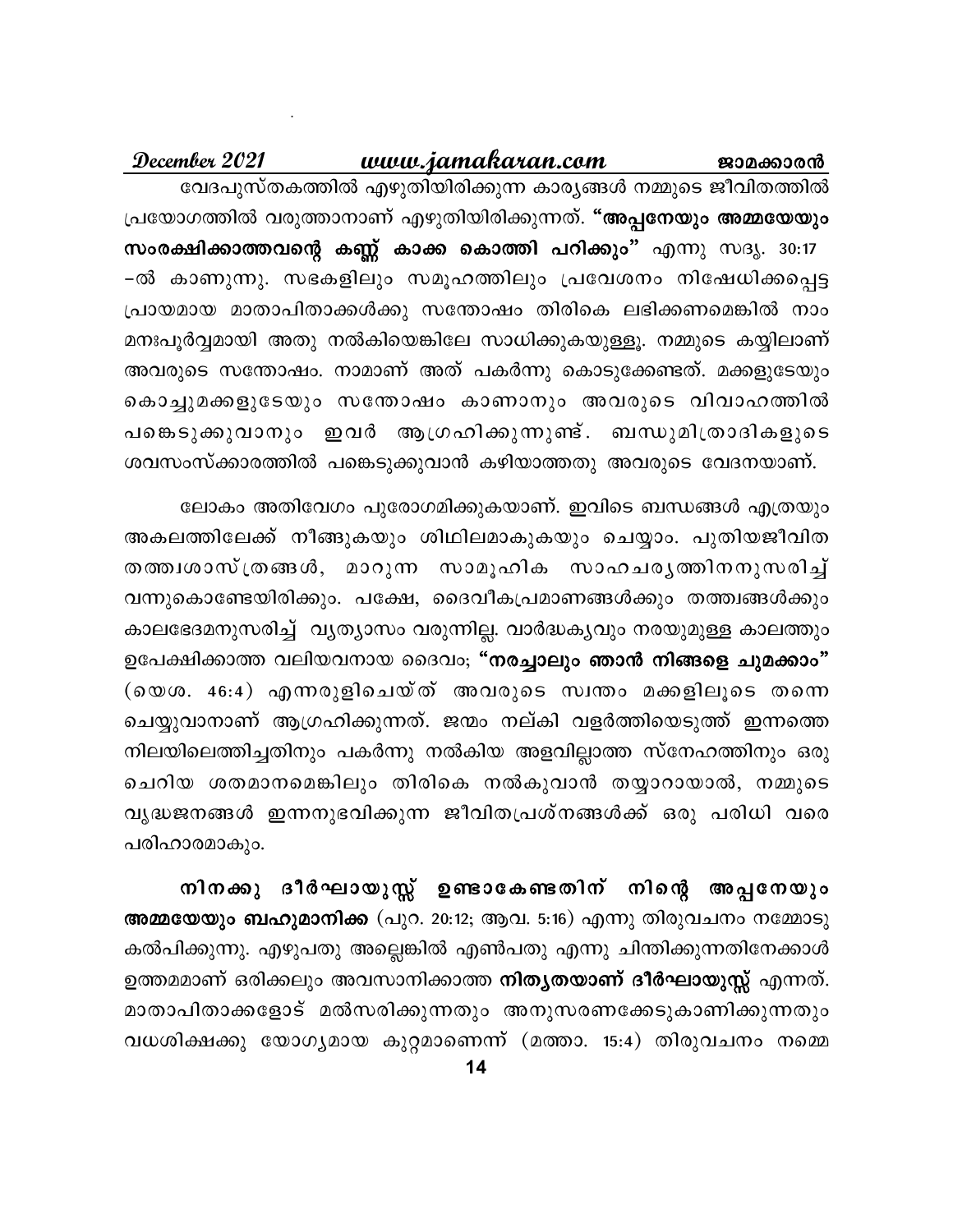#### December 2021 www.jamakaran.com ജാമക്കാരൻ

പഠിപ്പിക്കുന്നു. അതുപോലെ, <mark>നാം വിതയ്ക്കുന്നത് തന്നെ കൊയ്യും, നന്</mark>മ വിതച്ചാൽ നന്മയും തിന്മ വിതച്ചാൽ തിന്മയും കൊയ്യും (ഗലാ. 6:7,8) എന്നും കൂടി വേദപുസ്തകം പഠിപ്പിക്കുന്നു. നാം മാതാപിതാക്കളെ സംരക്ഷിക്കുവാനും അവർക്ക് വേണ്ടതെല്ലാം വാങ്ങിക്കൊടുക്കുവാനും ഉത്തരവാദിത്ത്വപ്പെട്ടവരാണ്. അവർ നമുക്കുവേണ്ടി നിസ്വാർത്ഥമായി വെച്ചു വിളമ്പി തന്നിട്ട്, ഉണ്ണാതെയും ഉറങ്ങാതെയും നമ്മെ വളർത്തിയത് നാം മറക്കരുത്. അവരുടെ ചെറുതും വലുതുമായ ആഗ്രഹങ്ങളെപ്പോലും ബലിയർപ്പിച്ചതും, അവർ വാരി തന്നത് നാം കഴിക്കുന്നതു കണ്ട് നിർവൃതി അടഞ്ഞ മാതാപിതാക്കളെ നാം മറന്നുപോകരുത്. നാമിന്ന് ആയിരിക്കുന്ന അവസ്ഥയിൽ നമ്മെ എത്തിക്കുവാൻ അവർ എത്രത്തോളം പാടുപെട്ടു എന്നുള്ളത് ആഴത്തിൽ ചിന്തിക്കേണ്ട കാര്യം തന്നെയാണ്.

നാം ജോലിയ്ക്കു പോകുമ്പോൾ നമ്മുടെ കുഞ്ഞുങ്ങളെ കഴിച്ചോ കുടിച്ചോ എന്നൊന്നും തിരക്കാതെ മാതാപിതാക്കളുടെ കയ്യിൽ ഏൽപ്പിച്ചിട്ടു എത്ര വിശ്വാസത്തോടെയാണ് നാം പുറപ്പെട്ടിട്ടുള്ളത്. എന്നിട്ടിപ്പോൾ നമ്മുടെ മക്കൾ വളർന്നു വലുതായപ്പോൾ, നാം അതെല്ലാം മറക്കുന്നു. വേദപുസ്തകം പറയുന്നു: "മക്കളുടെ മക്കൾ വൃദ്ധൻമാർക്കു കിരീടമാകുന്നു. മക്കളുടെ മഹത്വം അവരുടെ അപ്പൻമാർ തന്നെ" (സദൃ. 17:6). എന്നിട്ടിപ്പോൾ നമ്മുടെ മക്കൾ വളർന്നു വലുതായപ്പോൾ അതെല്ലാം മറക്കുന്നു. മാതാപിതാക്കൾക്ക് ഒരിക്കലും അനാഥത്വം ഉണ്ടാകാൻ നമ്മുടെ വാക്കോ പ്രവർത്തിയോ കാരണമാകരുത്. നമ്മുടെ സ്നേഹവും പരിപാലനവും, നമ്മുടെ കുഞ്ഞുങ്ങളുടെ സ്നേഹവും വാത്സല്യവും മാതാപിതാക്കൾ ആഗ്രഹിക്കുന്നു. എത്രത്തോളം സ്നേഹവും കരുതലും നമുക്കു നൽകിയോ, അതിലധികം തിരിച്ചു ലഭിക്കുവാൻ അവർക്കും അർഹതയുണ്ട്. നമ്മുടെ പണമോ, മഹത്വമോ ഒന്നുമല്ല അവർ ആഗ്രഹിക്കുന്നത്. ഒരു കുശലാന്വേഷണം, അൽപ്പം സ്നേഹം, ഒരു ചുംബനം, ഒരു തലോടൽ, അത്രയും കൊടുത്താൽ മതി. അതിന് ദൈവം നമ്മെ പ്രാപ്തരാക്കട്ടെ.

"നിങ്ങളുടെ വാർദ്ധകൃം വരെ ഞാൻ അനനൃൻ തന്നെ; നിങ്ങൾ നരയ്ക്കുവോളം ഞാൻ നിങ്ങളെ ചുമക്കും; ഞാൻ ചെയ്തിരിക്കുന്നു. ഞാൻ വഹിക്കയും ഞാൻ ചുമന്നു വിടുവിക്കയും ചെയ്യും" (യെശ. 46:4).